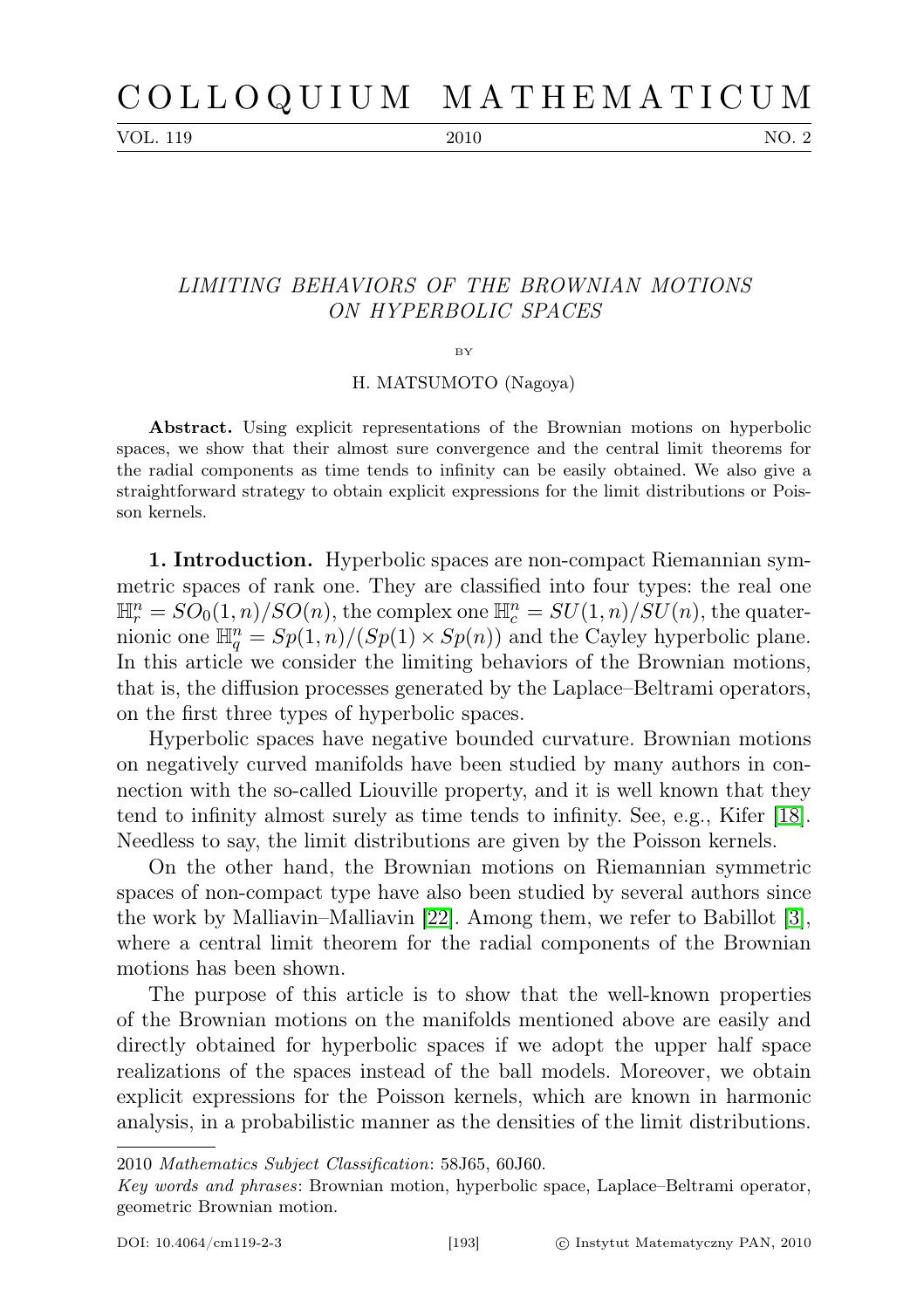We will see that the same procedure may be applied to the three types of spaces, including  $\mathbb{H}^n_q$  whose geometry is complicated and has not been studied in detail yet. First, by solving the corresponding stochastic differential equations, we represent the Brownian motions in closed forms as Wiener functionals. Then their almost sure convergence is readily seen from the representations. Moreover, by inserting the representations into the formulae for the distance functions, we can also show the central limit theorems for the radial components.

For the computations of the limiting distributions or Poisson kernels, we need some results on the distributions of the random variables defined by perpetual (infinite) integrals over time of the usual geometric Brownian motions with negative drifts. These auxiliary results are given in the Appendix; by using them, we compute the Fourier transforms of the limiting distributions and the inverse transforms in direct ways.

**2. Real hyperbolic spaces.** For  $n \geq 1$ , let  $\mathbb{H}_r^{n+1}$  be the upper half space in  $\mathbb{R}^{n+1}$ ,

$$
\mathbb{H}_r^{n+1} = \{ z = (x, y) = (x_1, \dots, x_n, y) : x \in \mathbb{R}^n, y > 0 \},
$$

endowed with the Riemannian metric  $ds^2 = y^{-2}(dx^2 + dy^2)$ . The volume element is given by  $y^{-n-1} dx dy$ , and the distance function  $d(z, z')$  is given by

(2.1) 
$$
\cosh(d(z, z')) = \frac{|x - x'|^2 + y^2 + (y')^2}{2yy'},
$$

in an obvious notation, where |x| is the Euclidean norm. The Laplace– Beltrami operator is written as

<span id="page-1-0"></span>
$$
\Delta_r = y^2 \sum_{j=1}^n \frac{\partial^2}{\partial x_j^2} + y^2 \frac{\partial^2}{\partial y^2} - (n-1)y \frac{\partial}{\partial y}.
$$

For details on the fundamental objects on  $\mathbb{H}^{n+1}_{r}$ , see, e.g., Davies [\[7\]](#page-21-3).

We first explicitly express the Brownian motion on  $\mathbb{H}^{n+1}_r$  as a Wiener functional by solving the corresponding stochastic differential equation. Let  $(W^{(n+1)}, \mathcal{B}^{(n+1)}, P^{(n+1)})$  be the  $(n+1)$ -dimensional standard Wiener space with the canonical filtration  $\{\mathcal{B}_{s}^{(n+1)}\}_{t\geq 0}$ . Corresponding to the rectangular coordinates, we denote an element of  $\bar{W}^{(n+1)}$  by

 $(w(\cdot), B(\cdot))$  or  $(w_1(\cdot), \ldots, w_n(\cdot), B(\cdot)),$ 

which is an  $\mathbb{R}^{n+1}$ -valued continuous function on  $[0, \infty)$  with  $w_i(0) = B(0) = 0$ . Then the *Brownian motion* on  $\mathbb{H}_r^{n+1}$ , the diffusion process with infinitesimal generator  $\Delta_r/2$ , is obtained by solving the following system of stochastic differential equations defined on  $(W^{(n+1)}, \mathcal{B}^{(n+1)}, P^{(n+1)})$  (see [\[17\]](#page-21-4)):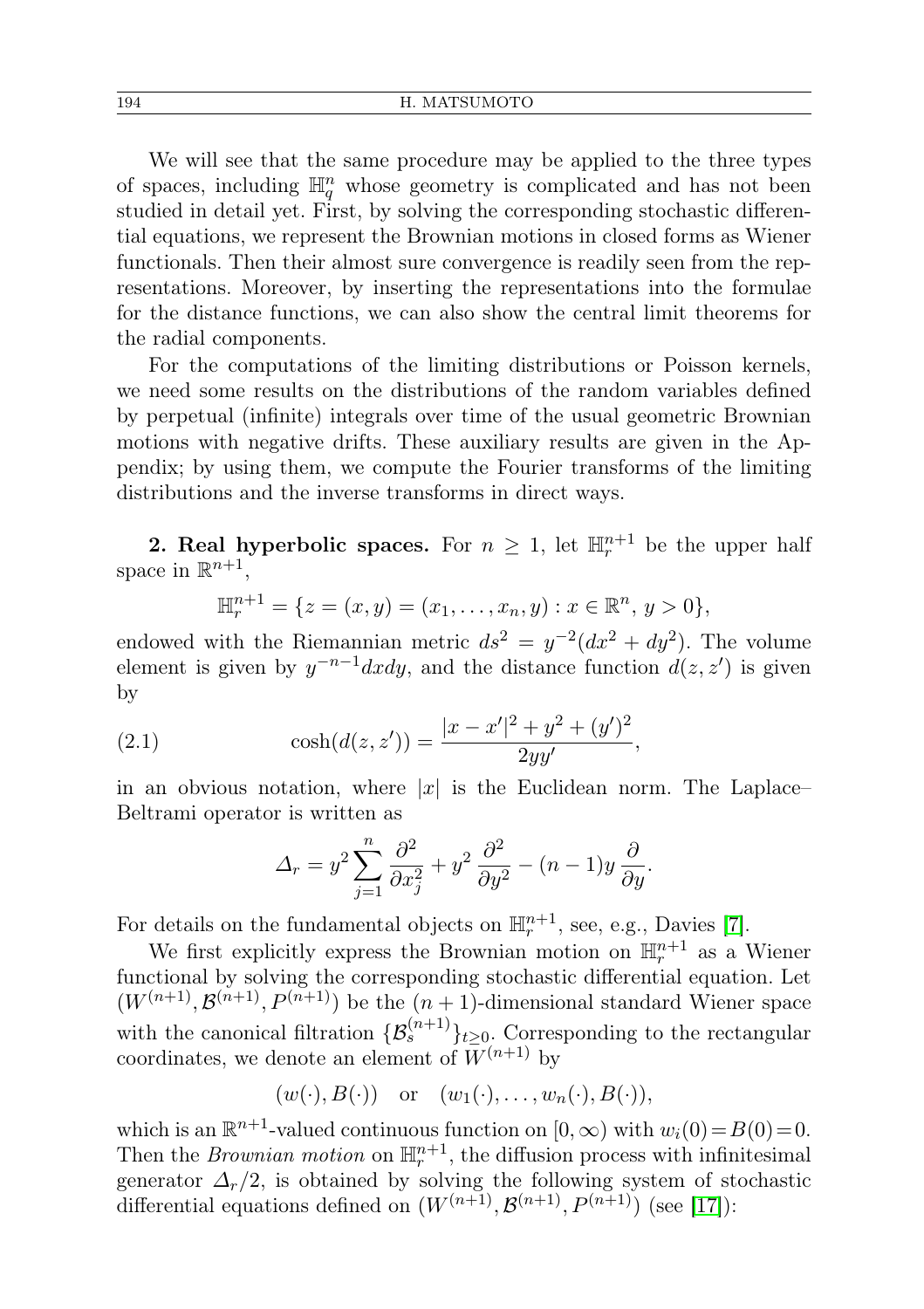$$
dX_i(t) = Y(t)dw_i(t), \quad i = 1, \dots, n,
$$
  

$$
dY(t) = Y(t)dB(t) - \frac{n-1}{2}Y(t)dt.
$$

The unique solution  $Z_z = \{(X(t, z), Y(t, z))\}_{t \geq 0}$ ,  $z = (x, y)$ , satisfying  $X(0)$  $= x$  and  $Y(0) = y$  is given by

$$
X_i(t, z) = x_i + \int_0^t y \exp(B_s^{(-\mu)}) dw_i(s), \quad Y(t, z) = y \exp(B_t^{(-\mu)}),
$$

where  $B_s^{(-\mu)} = B(s) - \mu s$  and  $\mu = n/2$ .  $\{Y(t, z)\}\$ is the usual geometric Brownian motion with negative drift and it is easy to see that  $Z_z(t)$  converges to the boundary as  $t \to \infty$  almost surely.

Now we consider the exponential functional  $A_t^{(-\mu)}$  $t^{(-\mu)}$  given by

$$
A_t^{(-\mu)} = \int_0^t \exp(2B_s^{(-\mu)}) ds.
$$

Then it is easy to obtain the identity in law

$$
(X(t, z), Y(t, z)) \stackrel{\text{(law)}}{=} (x + yw(A_t^{(-\mu)}), y \exp(B_t^{(-\mu)}))
$$

for fixed  $t > 0$ .

An explicit expression for the density of the distribution of  $(A_t^{(-\mu)}$  $t^{(-\mu)}, B_t^{(-\mu)})$ was given by Yor [\[29\]](#page-22-0). By using it, Gruet [\[14\]](#page-21-5) has shown an expression for the heat kernel of the semigroup generated by  $\Delta_r$ . For the classical expression, see Davies [\[7\]](#page-21-3). We also refer to [\[2,](#page-21-6) [16,](#page-21-7) [23,](#page-21-8) [25\]](#page-21-9) for related topics.

We combine the identity in law with formula [\(2.1\)](#page-1-0) to get

$$
\cosh(d(Z(t,z),z)) \stackrel{\text{(law)}}{=} \frac{1}{2} \{|w(A_t^{(-\mu)})|^2 + 1\} \exp(-B_t^{(-\mu)}) + \frac{1}{2} \exp(B_t^{(-\mu)}).
$$

Since  $A_t^{(-\mu)}$  $t<sup>(-\mu)</sup>$  converges as  $t \to \infty$  and  $\log(\cosh(u)) = u \cdot (1 + o(1))$  as  $u \to \infty$ , we readily get the following central limit theorem.

THEOREM 2.1. The probability distribution of  $t^{-1/2}(d(Z(t,z),z) - nt/2)$ converges weakly as  $t \to \infty$  to the standard normal distribution.

Recall the formula  $\Delta_r d(z_0, \cdot) = n \coth d(z_0, \cdot)$ . Then, by Itô's formula,

$$
d(Z_z(t), z) = \sum_{i=1}^n \int_0^t \frac{1}{\sinh d(z, Z_z(s))} \frac{X_z^i(s) - x}{y} dw_s^i
$$
  
+ 
$$
\int_0^t \frac{1}{\sinh d(z, Z_z(s))} \left( \frac{Y_z(s)}{y} - \cosh d(z, Z_z(s)) \right) dB(s)
$$
  
+ 
$$
\frac{n}{2} \int \coth d(z, Z_z(s)) ds,
$$

from which the theorem may also be deduced.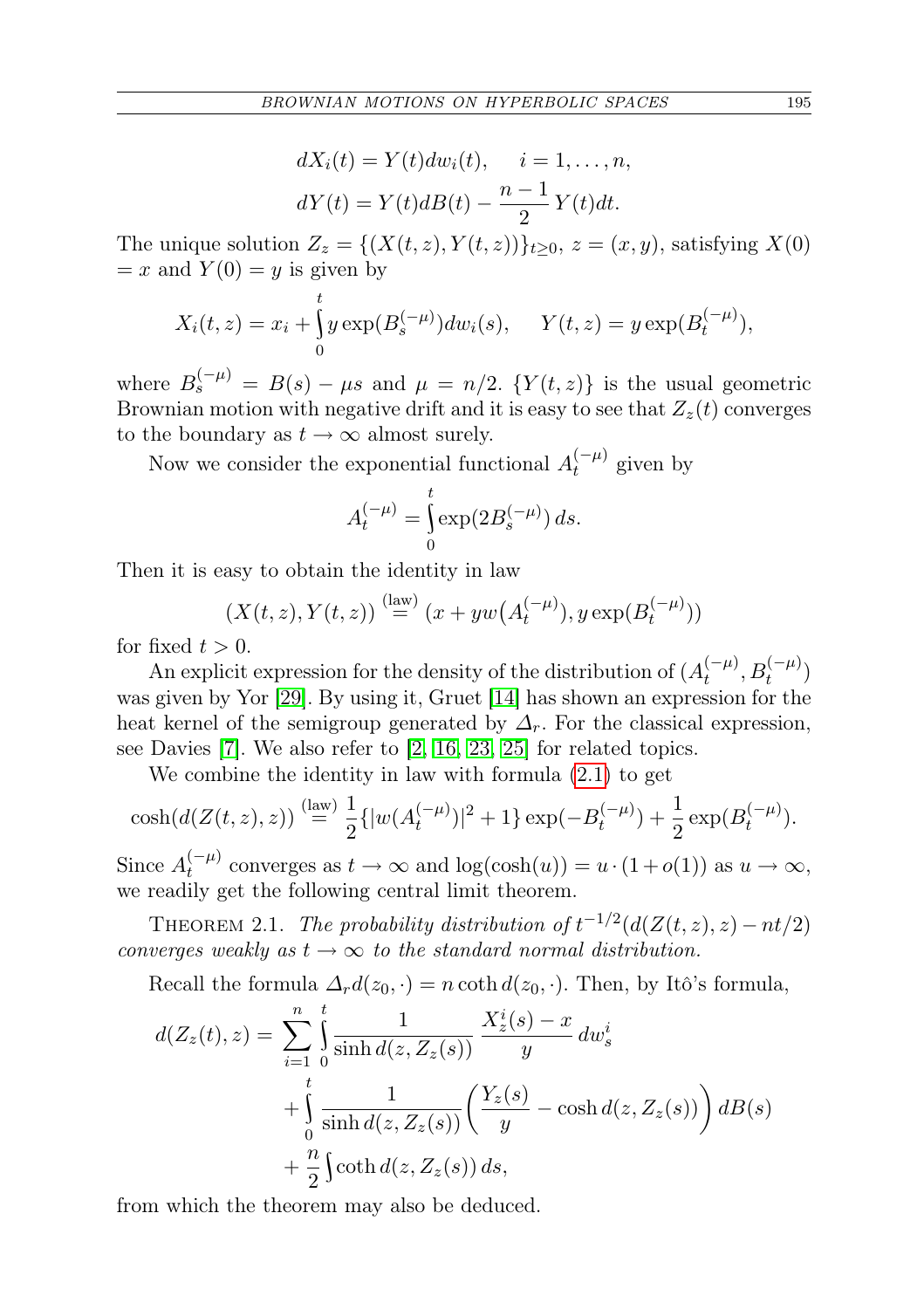Next we recall Dufresne's identity (Theorem [A.1](#page-17-0) in the Appendix),  $A_{\infty}^{(-\mu)}$  $\stackrel{\text{(law)}}{=} (2\gamma_\mu)^{-1}$  for a gamma random variable  $\gamma_\mu$  with parameter  $\mu$ . Then, for a bounded continuous function  $\varphi$  on  $\mathbb{R}^n$ , we obtain

$$
E[\varphi(X(t,z))] = E[\varphi(x + yw(A_t^{(-n/2)}))]
$$
  
\n
$$
\rightarrow \int_{0}^{\infty} \frac{1}{\Gamma(n/2)} t^{(n/2)-1} e^{-t} dt \int_{\mathbb{R}^n} \varphi(x+\eta) \frac{1}{(2\pi y^2/2t)^{n/2}} \exp\left(-\frac{|\eta|^2}{2y^2/2t}\right) d\eta
$$
  
\n
$$
= \int_{\mathbb{R}^n} \varphi(\xi) d\xi \int_{0}^{\infty} \frac{1}{\Gamma(n/2)} \frac{1}{\pi^{n/2} y^n} t^{n-1} \exp\left(-\frac{y^2 + |\xi - x|^2}{y^2} t\right) dt
$$
  
\n
$$
= \int_{\mathbb{R}^n} \varphi(\xi) p_{n+1}(\xi - x, y) d\xi,
$$

where

$$
p_{n+1}(\xi, y) = \frac{2^{n-1} \Gamma((n+1)/2)}{\pi^{(n+1)/2}} \frac{y^n}{(y^2 + |\xi|^2)^n}, \quad \xi \in \mathbb{R}^n,
$$

and we have used the duplication formula for the gamma function.

Hence we have proved the following.

THEOREM 2.2. For any  $(x, y) \in \mathbb{H}^{n+1}$ ,  $X(t, z)$  converges almost surely as  $t \to \infty$ , and the density of the limit distribution is the Poisson kernel  $p_{n+1}(\xi-x, y)$ . In particular, when  $n=1$ , the limit distribution is Cauchy.

We end this section by a remark on the Poisson kernel in Euclidean spaces and on Fourier transforms. The Poisson kernel on  $\mathbb{R}^{n+1}$  of the hyperplane  ${y = 0}$  is given by

$$
q_{n+1}(\xi, y) = \frac{\Gamma((n+1)/2)}{\pi^{(n+1)/2}} \frac{y}{(y^2 + |\xi|^2)^{(n+1)/2}},
$$

which is different from  $p_{n+1}(\xi, y)$  for  $n \geq 2$ . The Brownian motion on the hyperbolic plane  $\mathbb{H}^2$  is a time change of the 2-dimensional standard Brownian motion, and the Poisson kernels coincide.

It is well known that the Fourier transform of  $q_{n+1}(\xi, y)$  in  $\xi$  is the simple exponential function,

$$
\int_{\mathbb{R}^n} e^{\sqrt{-1} \langle \lambda, \xi \rangle} q_{n+1}(\xi, y) d\xi = e^{-y|\lambda|}.
$$

For hyperbolic spaces, we can show, for example,

$$
\varphi_3(\lambda; y) \equiv \int_{\mathbb{R}^2} e^{\sqrt{-1} \langle \lambda, \xi \rangle} p_3(\xi, y) d\xi = y |\lambda| K_1(y|\lambda|),
$$
  

$$
\varphi_4(\lambda; y) \equiv \int_{\mathbb{R}^3} e^{\sqrt{-1} \langle \lambda, \xi \rangle} p_4(\xi, y) d\xi = (y|\lambda| + 1) e^{-y|\lambda|},
$$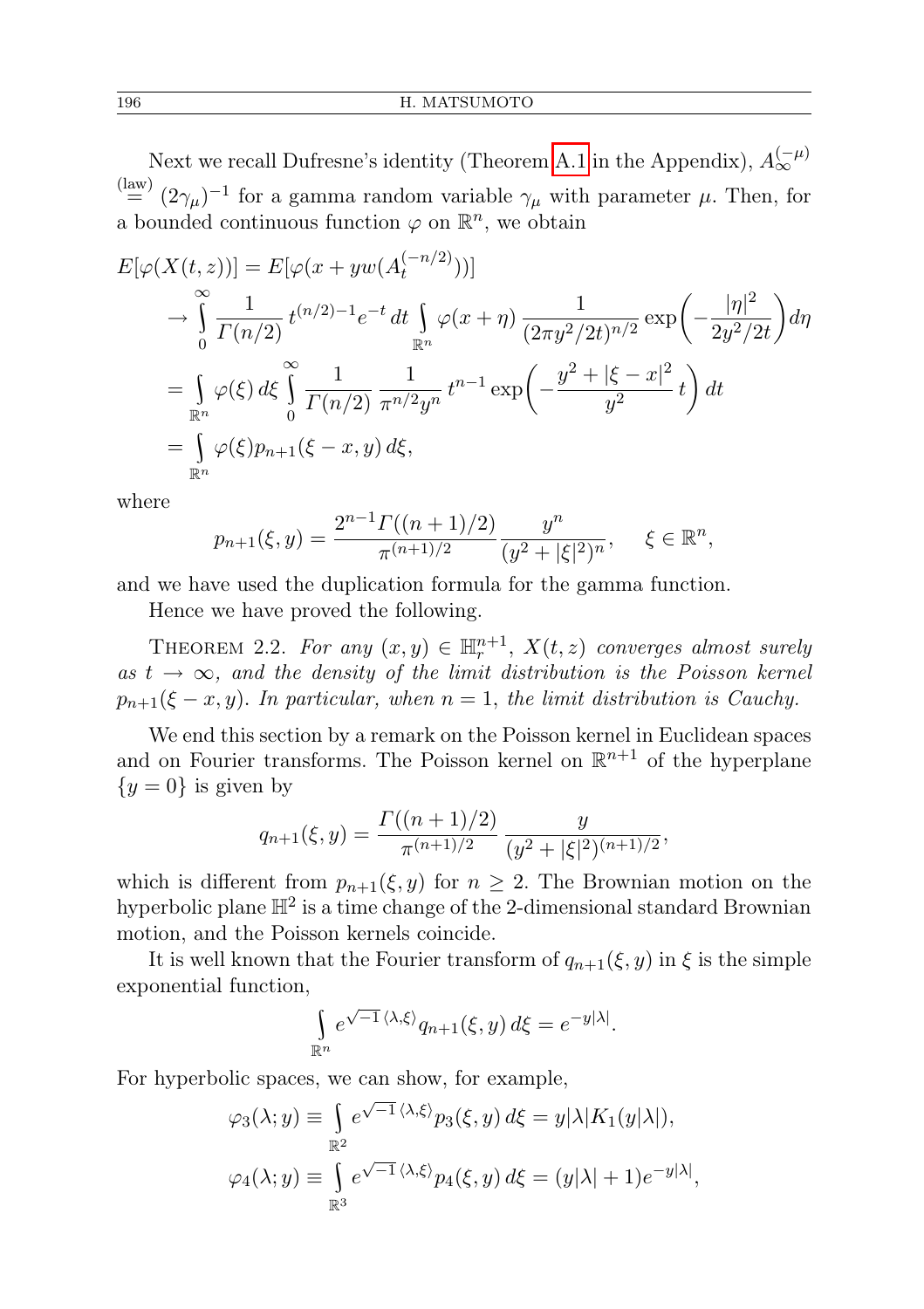where  $K_1$  is the modified Bessel function. By the strong Markov property, we can easily show that the distribution of  $X(\tau_a)$  for the first hitting time  $\tau_a$ of the Brownian motion  $\{Z_z(t,z)\}\$ at the level  $y=a, a>0$ , is determined by the characteristic function

$$
E[\exp(\sqrt{-1} \langle \lambda, X(\tau_a) \rangle)] = e^{\sqrt{-1} \langle \lambda, x \rangle} \frac{\varphi_n(\lambda; y)}{\varphi_n(\lambda; a)}, \quad \lambda \in \mathbb{R}^n.
$$

See [\[4\]](#page-21-10) for related topics. See also the recent paper by Byczkowski– Małecki [\[6\]](#page-21-11) and the references cited therein for the Poisson kernels of balls in  $\mathbb{H}_r^n$ .

**3. Complex hyperbolic spaces.** Let  $\mathbb{H}_c^n$ ,  $n \geq 2$ , be the upper half space of  $\mathbb{C}^n$  given by

$$
\{z = (z_1, z_2, \dots, z_n) = (z_1, \tilde{z}) \in \mathbb{C}^n : h(z) \equiv \text{Im}(z_1) - |\tilde{z}|^2 > 0\},\
$$

endowed with the Bergmann metric

$$
ds^{2} = -\sum_{j,k=1}^{n} \partial_{z_{j}} \partial_{\overline{z_{k}}} \log(h) dz_{j} d\overline{z_{k}}.
$$

The unit ball  $\{|z| < 1\}$  in  $\mathbb{C}^n$  with the Bergmann metric

$$
-\sum_{j,k=1}^n \partial_{z_j} \partial_{\overline{z_k}} \log(1-|z|^2) dz_j d\overline{z_k}
$$

is isometric with  $\mathbb{H}_c^n$ . For details, we refer to [\[8,](#page-21-12) [9,](#page-21-13) [11,](#page-21-14) [26\]](#page-22-1). We should be aware of different conventions. The curvatures of these manifolds are bounded and negative, but are not constant (cf. [\[11,](#page-21-14) p. 190]). See also the recent works by Graczyk and Żak [\[12,](#page-21-15) [31\]](#page-22-2) on the Brownian motions on  $\mathbb{H}_c^n$ , where the unit ball model has been adopted.

We stick to the upper half space model and change the first coordinate to  $x_1 = \text{Re}(z_1)/2$  and  $y = h(z)^{1/2}$ . Then we have the same realization of the complex hyperbolic space  $SU(1,n)/SU(n)$  as in Venkov [\[26\]](#page-22-1): if we write  $z_k = x_k + \sqrt{-1} y_k$ ,  $k = 2, \ldots, n$ , the Riemannian metric is written as

$$
ds^{2} = \frac{1}{y^{2}} dy^{2} + \frac{1}{y^{2}} \sum_{k=2}^{n} (dx_{k}^{2} + dy_{k}^{2}) + \frac{1}{y^{4}} \Big( dx_{1} + \sum_{k=2}^{n} (x_{k} dy_{k} - y_{k} dx_{k}) \Big)^{2},
$$

for  $y > 0$ ,  $x_i, y_i \in \mathbb{R}$ , and the distance function  $d(z, z')$  is given by

$$
(\cosh(d(z, z')))^2 = \frac{((y')^2 + \Phi)^2 + 4\varphi^2}{4y^2(y')^2},
$$

where

<span id="page-4-0"></span>(3.1) 
$$
\Phi = y^2 + |\tilde{z}' - \tilde{z}|^2 \text{ and } \varphi = x_1' - x_1 + \sum_{k=2}^n (y_k' x_k - x_k' y_k).
$$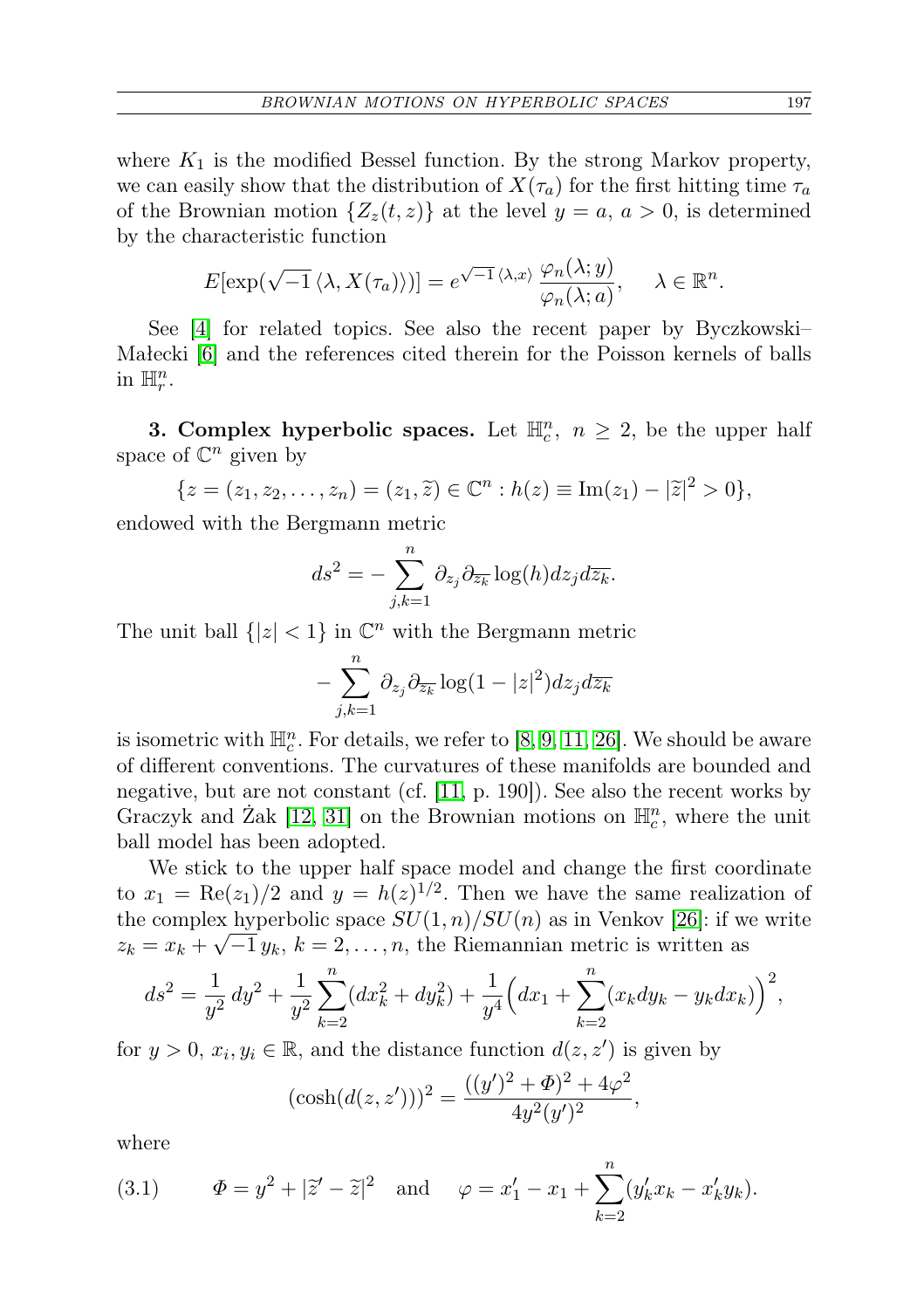The Laplace–Beltrami operator is given by

(3.2) 
$$
\Delta_c = y^4 \frac{\partial^2}{\partial x_1^2} + y^2 \frac{\partial^2}{\partial y^2} - (2n - 1)y \frac{\partial}{\partial y} + y^2 \sum_{k=2}^n \left\{ \left( \frac{\partial}{\partial x_k} + y_k \frac{\partial}{\partial x_1} \right)^2 + \left( \frac{\partial}{\partial y_k} - x_k \frac{\partial}{\partial x_1} \right)^2 \right\}.
$$

Let  $(W^{(2n)}, \mathcal{B}^{(2n)}, P^{(2n)})$  be the 2n-dimensional standard Wiener space. Denoting an element of  $W^{(2n)}$  by

$$
(B(\cdot), w_2(\cdot), w_3(\cdot), \ldots, w_{2n}(\cdot))
$$
 or  $(B(\cdot), w_2(\cdot), \widetilde{w}(\cdot)),$ 

we can check that the Brownian motion  $\{Z(t)\}$  on  $\mathbb{H}^n_c$  with  $Z(0) = (x_1, y,$  $z_2, \ldots, z_n$ ,  $z_k$  being identified with  $(x_k, y_k)$ , is given by

<span id="page-5-0"></span>(3.3)  
\n
$$
X_1(t) = x_1 + \int_0^t Y(s)^2 dw_2(s) + 2 \sum_{k=2}^n S_k(t)
$$
\n
$$
Y(t) = y \exp(B(t) - nt),
$$
\n
$$
X_k(t) = x_k + \int_0^t Y(s) dw_{2k-1}(s),
$$
\n
$$
Y_k(t) = y_k + \int_0^t Y(s) dw_{2k}(s), \quad k = 2, ..., n,
$$

where we have used the obvious notations  $X_1(t)$ ,  $Y(t)$ ,  $X_k(t)$ ,  $Y_k(t)$  for the components of  $Z(t)$ , and  $S_k(t)$  is the stochastic area enclosed by the curve  $\{(X_k(s), Y_k(s))\}_{0\leq s\leq t}$  and its chord,

$$
S_k(t) = \frac{1}{2} \int_0^t (Y_k(s) dX_k(s) - X_k(s) dY_k(s)).
$$

 ${Y(t)}$  is again the usual geometric Brownian motion with negative drift and  $Z(t)$  converges as  $t \to \infty$ . Hence we easily obtain the following central limit theorem.

THEOREM 3.1. For the Brownian motion  $\{Z(t)\}\$  on the n-dimensional complex hyperbolic space, the probability law of  $t^{-1/2}(d(Z(t), Z(0)) - nt)$  converges weakly as  $t \to \infty$  to the standard normal distribution.

Next we compute the limiting distribution of  $(X_1(t),\tilde{Z}(t))$  as  $t \to \infty$ , where

$$
\widetilde{Z}(t)=(X_2(t),Y_2(t),\ldots,X_n(t),Y_n(t)).
$$

If we consider the ball model, we obtain the Poisson kernels as the densities of the image measures of the uniform measure on the sphere by the isometries. However, since the same strategy works in the more complicated case of the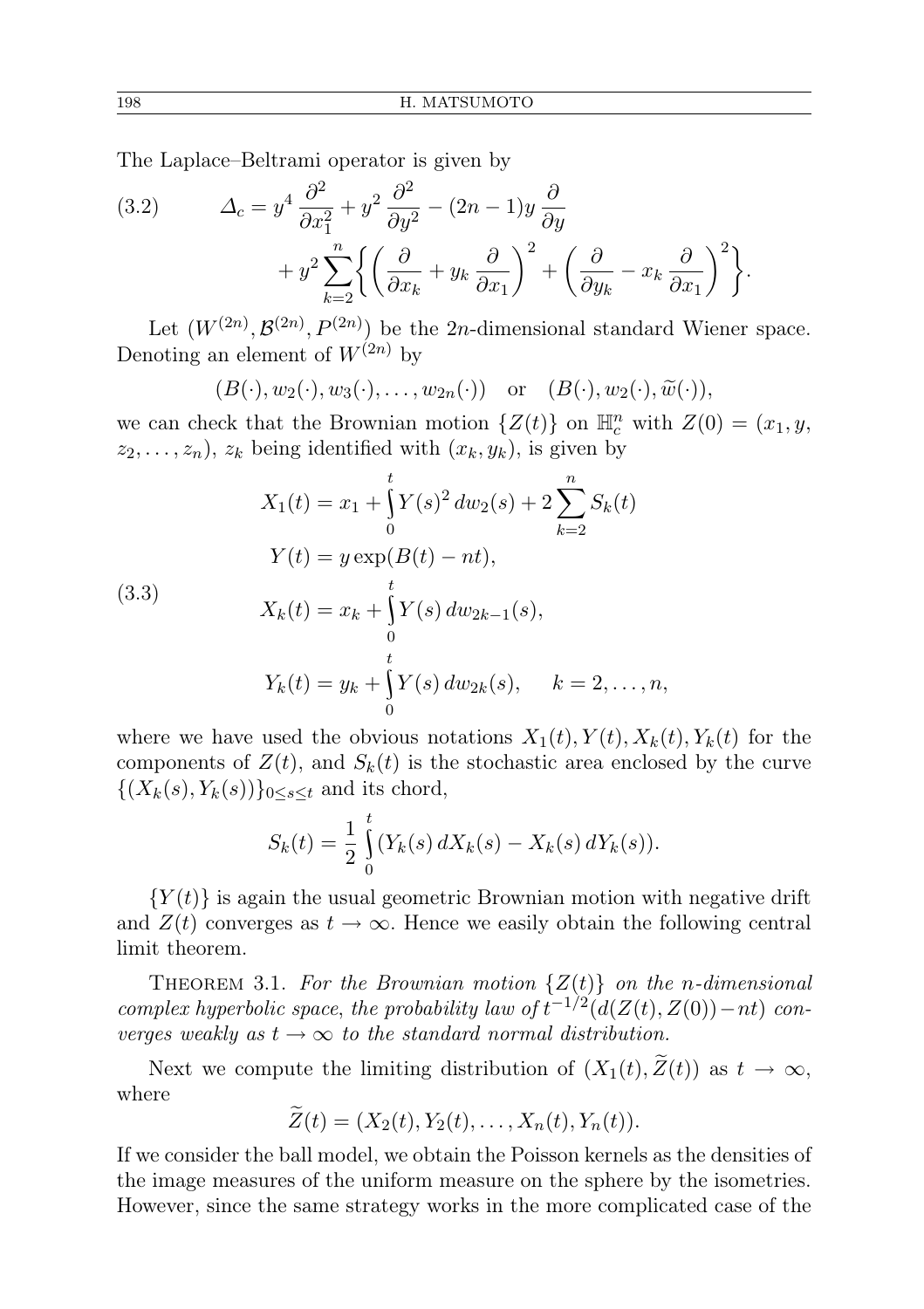quaternionic hyperbolic space whose geometry is not well understood yet (see a recent work by Kim–Parker [\[19\]](#page-21-16) and references cited therein), we give the following straightforward computations.

We first fix  $t$  and consider the characteristic function. As in the previous section, we set

$$
A_t^{(-\mu)} = \int_0^t e^{2B_s^{(-\mu)}} ds, \quad \widetilde{A}_t^{(-\mu)} = \int_0^t e^{4B_s^{(-\mu)}} ds,
$$

 $B_s^{(-\mu)} = B(s) - \mu s$  and  $\mu = n$ . For the stochastic analysis on  $\mathbb{H}_c^n$  and  $\mathbb{H}_q^n$ , we need to consider these two exponential functionals. By [\(3.3\)](#page-5-0), it is easy to see that, for fixed  $t > 0$ ,  $(X_1(t), \widetilde{Z}(t))$  is identical in law with

$$
(x_1 + y^2 w_2(\widetilde{A}_t^{(-\mu)}) + y\phi(A_t^{(-\mu)}) + 2y^2 \sum \widetilde{S}_k(A_t^{(-\mu)}), \widetilde{z} + y\widetilde{w}(A_t^{(-\mu)})),
$$

where  $\sum$  denotes the sum over  $k = 2, \ldots, n$ ,  $\phi(t) = \sum(y_k w_{2k-1}(t) - x_k w_{2k}(t))$ and

$$
\widetilde{S}_k(t) = \frac{1}{2} \int_0^t (w_{2k}(s) \, dw_{2k-1}(s) - w_{2k-1}(s) \, dw_{2k}(s)).
$$

Hence we may write, for any bounded continuous function g on  $\mathbb{R}^{2(n-1)}$ ,

$$
E[e^{\sqrt{-1}pX_1(t)}g(\widetilde{Z}(t))] = E\Big[e^{\sqrt{-1}p(x_1+y^2w_2(\widetilde{A}_t^{(-\mu)})+y\phi(A_t^{(-\mu)}))}g(\widetilde{z}+y\widetilde{w}(A_t^{(-\mu)}))\times E\Big[\prod_{k=2}^n e^{2\sqrt{-1}py^2\widetilde{S}_k(A_t^{(-\mu)})}\Big|\{B(s)\}_{s\geq 0},\widetilde{w}(A_t^{(-\mu)})\Big]\Big].
$$

Then, applying the Lévy formula for the characteristic function of the stochastic area (cf. [\[17,](#page-21-4) p. 473]), we get

$$
E[e^{\sqrt{-1}pX_1(t)}g(\widetilde{Z}(t))] = E\bigg[e^{\sqrt{-1}p(x_1+y^2w_2(\widetilde{A}_t^{(-\mu)})+y\phi(A_t^{(-\mu)}))}g(\widetilde{z}+y\widetilde{w}(A_t^{(-\mu)}))\bigg] \times \bigg(\frac{py^2A_t^{(-\mu)}}{\sinh(py^2A_t^{(-\mu)})}\bigg)^{n-1} \exp\bigg((1-py^2A_t^{(-\mu)})\coth(py^2A_t^{(-\mu)})\bigg)\frac{|\widetilde{w}(A_t^{(-\mu)})|^2}{2A_t^{(-\mu)}}\bigg)\bigg].
$$

Moreover we take the conditional expectation given  ${B(s)}_{s\geq0}$  or  ${Y(s)}_{s\geq0}$ to obtain

$$
E[e^{\sqrt{-1}pX_1(t)}g(\widetilde{Z}(t))] = e^{\sqrt{-1}px_1}E\left[e^{-p^2y^4\widetilde{A}_t^{(-\mu)}/2}\int\limits_{\mathbb{R}^{2(n-1)}}e^{\sqrt{-1}p\sum(y_k\xi_k-x_k\eta_k)}\right]
$$

$$
\times g(\widetilde{z}+\zeta)\left(\frac{p}{2\pi\sinh(py^2A_t^{(-\mu)})}\right)^{n-1}e^{-p\coth(py^2A_t^{(-\mu)})|\zeta|^2/2}d\xi\,d\eta\right],
$$

where  $\zeta = (\xi, \eta) = (\xi_2, \eta_2, \ldots, \xi_n, \eta_n).$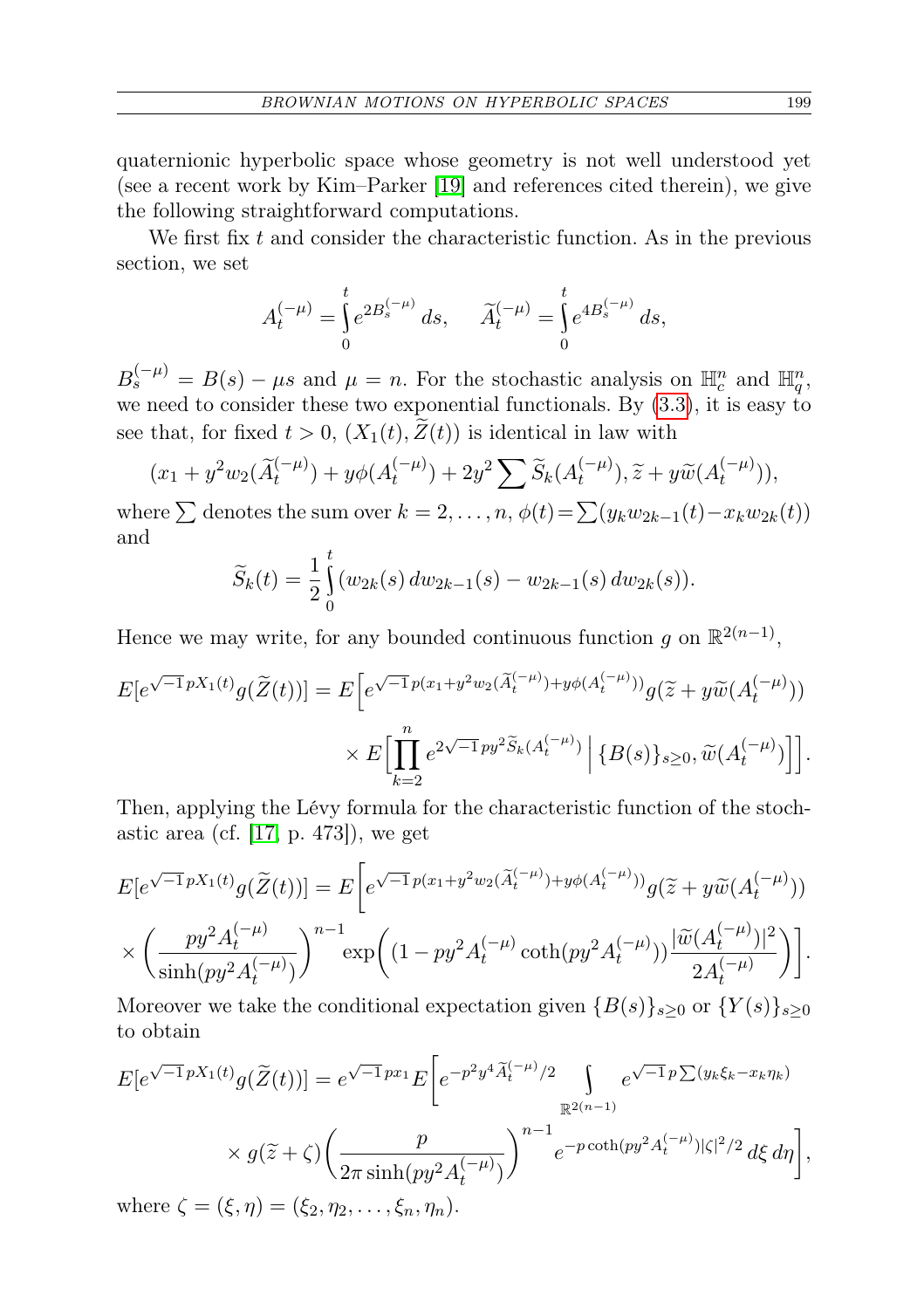Now we put, for 
$$
\mathbf{q} = (q_2, ..., q_n), \mathbf{r} = (r_2, ..., r_n) \in \mathbb{R}^{n-1}
$$
,  

$$
g(\zeta) = \exp(\sqrt{-1} (\langle \mathbf{q}, \xi \rangle + \langle \mathbf{r}, \eta \rangle)).
$$

Then, carrying out the Gaussian integration with respect to  $\xi$  and  $\eta$ , we get

$$
E\left[\exp\left\{\sqrt{-1}\left(pX_1(t) + \sum(q_k X_k(t) + r_k Y_k(t))\right)\right\}\right]
$$
  
=  $e^{\sqrt{-1}f}E\left[e^{-p^2y^4\widetilde{A}_t^{(-\mu)}/2}\left(\frac{1}{\cosh(py^2 A_t^{(-\mu)})}\right)^{n-1}e^{-F\tanh(py^2 A_t^{(-\mu)})}\right],$ 

where

$$
f = f(p, \mathbf{q}, \mathbf{r}) = px_1 + \sum (q_k x_k + r_k y_k),
$$
  

$$
F = F(p, \mathbf{q}, \mathbf{r}) = \sum \frac{(q_k + py_k)^2 + (r_k - px_k)^2}{2p}.
$$

Now, letting  $t \to \infty$ , we obtain the following.

PROPOSITION 3.2. For any  $p \in \mathbb{R}$  and  $\mathbf{q}, \mathbf{r} \in \mathbb{R}^{n-1}$ ,

<span id="page-7-0"></span>(3.4) 
$$
\lim_{t \to \infty} E \left[ \exp \left\{ \sqrt{-1} \left( pX_1(t) + \sum (q_k X_k(t) + r_k Y_k(t)) \right) \right\} \right]
$$
  
=  $e^{\sqrt{-1} f} E \left[ e^{-p^2 y^4 \widetilde{A}_{\infty}^{(-n)}/2} \left( \frac{1}{\cosh(p y^2 A_{\infty}^{(-n)})} \right)^{n-1} e^{-F \tanh(p y^2 A_{\infty}^{(-n)})} \right].$ 

Denote the right hand side of  $(3.4)$  by  $I(p, \mathbf{q}, \mathbf{r})$ . By using the joint Laplace transform of  $A_{\infty}^{(-n)}$  and  $\widetilde{A}_{\infty}^{(-n)}$  given by Corollary [A.7](#page-20-0) in the Appendix, we obtain

$$
I(p, \mathbf{q}, \mathbf{r}) = e^{\sqrt{-1}f} \int_{0}^{\infty} E[e^{-p^2 y^4 \widetilde{A}_{\infty}^{(-n)}/2} | A_{\infty}^{(-n)} = u] \left(\frac{1}{\cosh(p y^2 u)}\right)^{n-1} \times e^{-F \tanh(p y^2 u)} P(A_{\infty}^{(-n)} \in du)
$$
  
=  $e^{\sqrt{-1}f} \int_{0}^{\infty} \frac{1}{2^n \Gamma(n)} \left(\frac{py^2}{\sinh(p y^2 u)}\right)^{n+1} e^{-py^2 \coth(p y^2 u)/2} \times \left(\frac{1}{\cosh(p y^2 u)}\right)^{n-1} e^{-F \tanh(p y^2 u)} du.$ 

Then, changing the variable, we see that  $I(p, \mathbf{q}, \mathbf{r})$  is equal to

$$
e^{\sqrt{-1}f} \frac{(py^2)^n}{2^n \Gamma(n)} \int_0^\infty \left(\frac{1}{\sinh(u)}\right)^{n+1} \left(\frac{1}{\cosh(u)}\right)^{n-1} e^{-py^2 \coth(u)/2}
$$

$$
\times \exp\left(-\sum \frac{(q_k + py_k)^2 + (r_k - px_k)^2}{2p} \tanh(u)\right) du
$$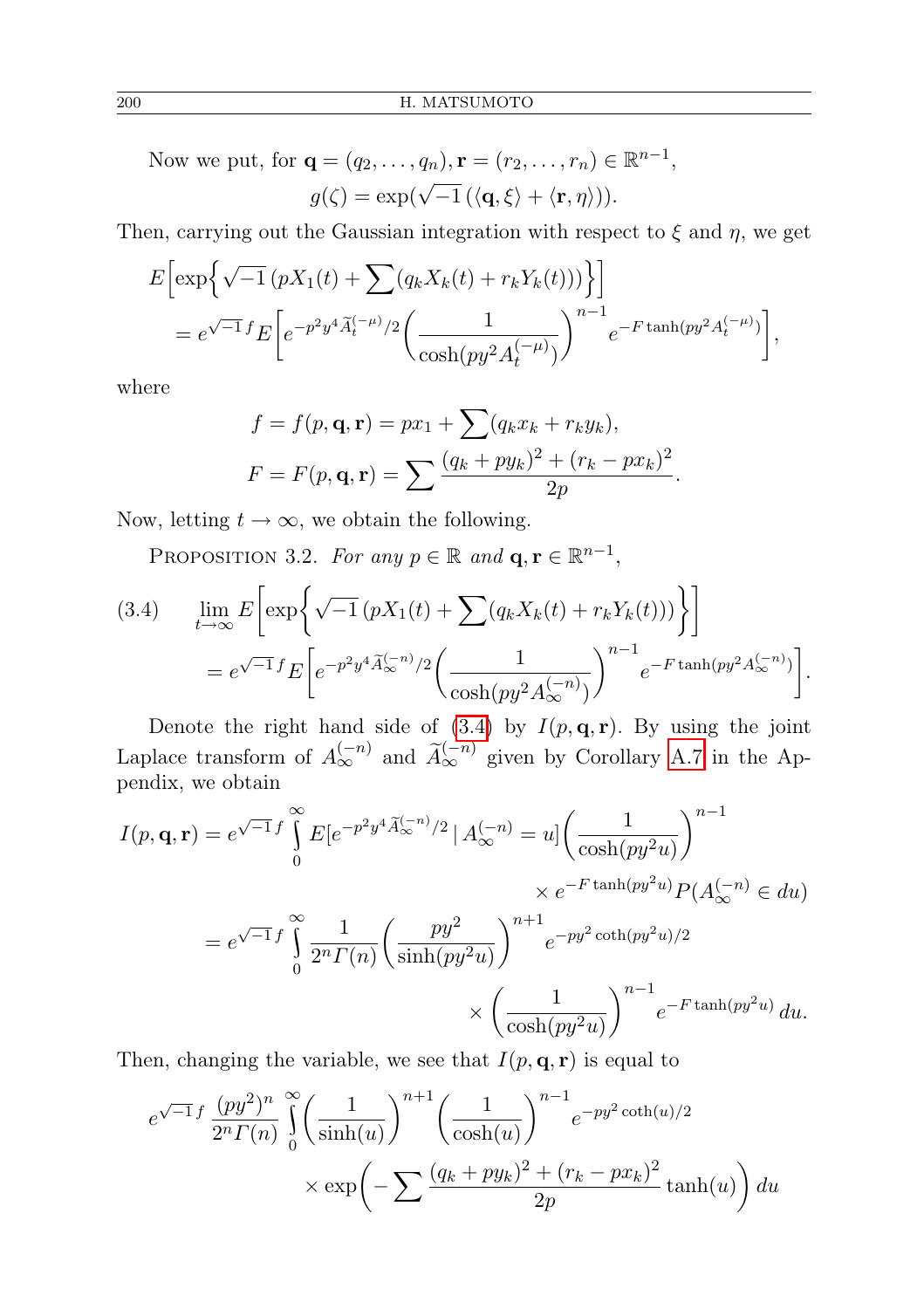if  $p > 0$ , and to

$$
e^{\sqrt{-1}f} \frac{(-py^2)^n}{2^n \Gamma(n)} \int_0^\infty \left(\frac{1}{\sinh(u)}\right)^{n+1} \left(\frac{1}{\cosh(u)}\right)^{n-1} e^{py^2 \coth(u)/2}
$$

$$
\times \exp\left(\sum \frac{(q_k + py_k)^2 + (r_k - px_k)^2}{2p} \tanh(u)\right) du
$$

if  $p < 0$ . From these expressions, we can take the Fourier inversion

$$
f_n(x'_1, \tilde{z}'; z) \equiv \frac{1}{(2\pi)^{2n-1}} \int_{\mathbb{R}^{2n-1}} I(p, \mathbf{q}, \mathbf{r}) e^{-\sqrt{-1} (px'_1 + \sum (q_k x'_k + r_k y'_k))} dp dq_2 \cdots dr_n.
$$

For the integral with respect to  $q_k$  when  $p > 0$ , we note as usual

$$
-\frac{(q_k+py_k)^2}{2p}\tanh(u) + \sqrt{-1}q_k(x_k - x'_k)
$$
  
= 
$$
-\frac{\tanh(u)}{2p}(q_k+py_k-\sqrt{-1}p(x_k-x'_k)\coth(u))^2
$$

$$
-\sqrt{-1}py_k(x_k-x'_k) - \frac{p}{2}(x_k-x'_k)^2\coth(u).
$$

We do the same computations also for the other variables and for  $p < 0$ . After some manipulations, we obtain

$$
f_n(x'_1, \tilde{z}'; z) = \frac{y^{2n}}{(4\pi)^n \Gamma(n)} \int_{\mathbb{R}} |p|^{2n-1} e^{\sqrt{-1}\varphi p} dp \int_0^{\infty} \left(\frac{1}{\sinh(u)}\right)^{2n} e^{-\Phi|p| \coth(u)/2} du
$$
  
= 
$$
\frac{2y^{2n}}{\pi^n \Gamma(n)} \int_0^{\infty} p^{2n-1} \cos(2\varphi p) dp \int_0^{\infty} \left(\frac{1}{\sinh(u)}\right)^{2n} e^{-\Phi p \coth(u)} du,
$$

where we have made a simple change of variable for the second equality, and  $\varphi$  and  $\Phi$  are given by [\(3.1\)](#page-4-0).

In the last integral, we change the variable to  $k = \coth(u)$  to obtain

$$
f_n(x'_1, \tilde{z}'; z) = \frac{2y^{2n}}{\pi^n \Gamma(n)} \int_0^\infty p^{2n-1} \cos(2\varphi p) \, dp \int_1^\infty e^{-\Phi p k} (k^2 - 1)^{n-1} \, dk.
$$

Now we recall the following integral representation of the modified Bessel function (cf. Formula (5.10.24) in [\[20\]](#page-21-17) or 3.387.3 in [\[13\]](#page-21-18)):

(3.5) 
$$
K_{\nu}(z) = \frac{\sqrt{\pi}}{\Gamma(\nu + 1/2)} \left(\frac{z}{2}\right)^{\nu} \int_{1}^{\infty} e^{-zt} (t^2 - 1)^{\nu - 1/2} dt, \quad \nu > 0.
$$

Then we obtain

<span id="page-8-0"></span>
$$
f_n(x'_1, \tilde{z}'; z) = \frac{2^{n+1/2} y^{2n}}{\pi^{n+1/2} \Phi^{n-1/2}} \int_0^\infty p^{n-1/2} \cos(2\varphi p) K_{n-1/2}(\Phi p) dp.
$$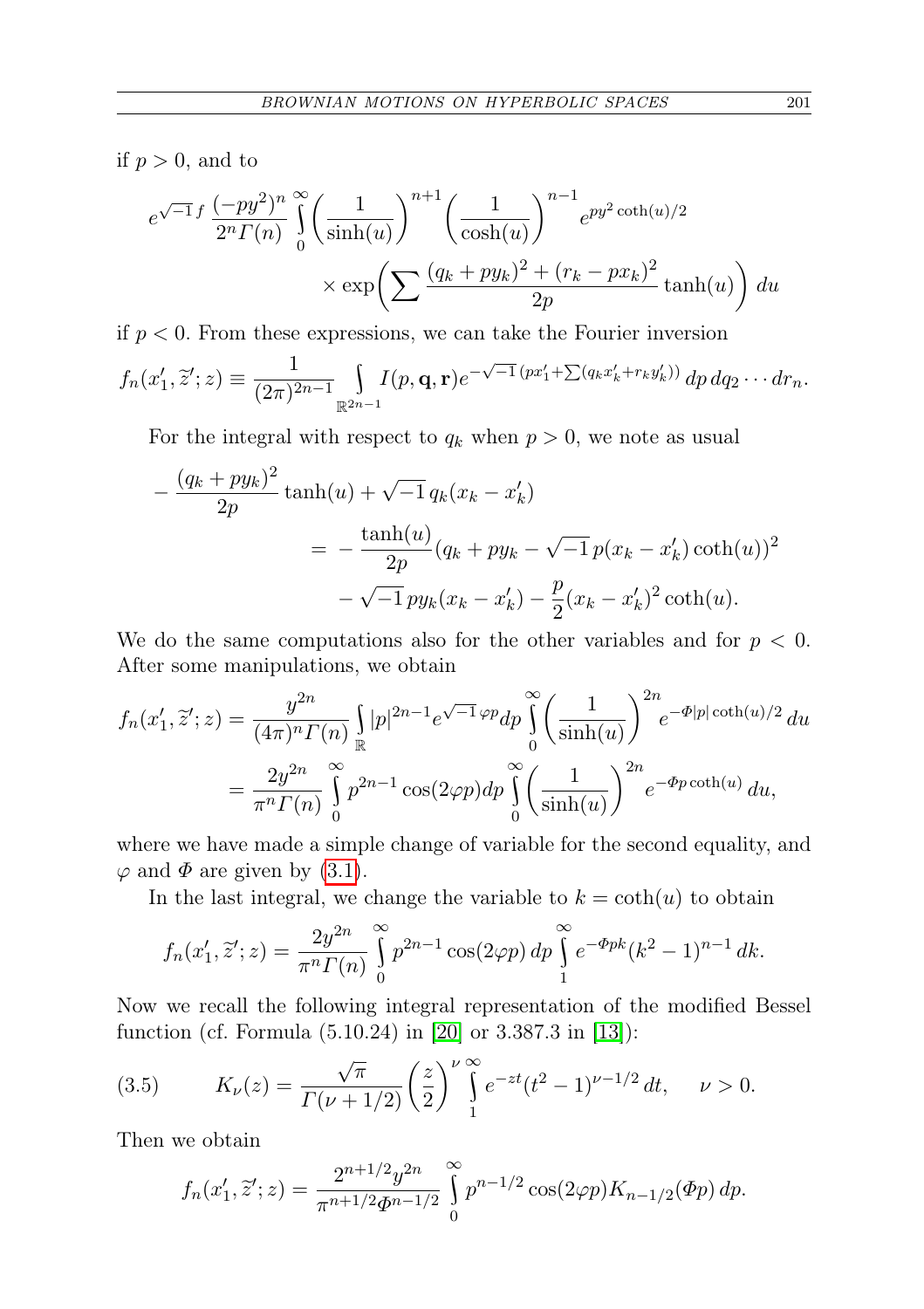For the last integral, we may apply the formula

$$
\int_{0}^{\infty} x^{\lambda} K_{\mu}(ax) \cos(bx) dx = 2^{\lambda - 1} a^{-\lambda - 1} \Gamma\left(\frac{\mu + \lambda + 1}{2}\right) \Gamma\left(\frac{1 + \lambda - \mu}{2}\right)
$$

$$
\times {}_{2}F_{1}\left(\frac{\mu + \lambda + 1}{2}, \frac{1 + \lambda - \mu}{2}; \frac{1}{2}; -\frac{b^{2}}{a^{2}}\right).
$$

(cf. Formula 6.699.4 in [\[13\]](#page-21-18)) and  ${}_2F_1(n, a, a; z) = (1-z)^{-n}$ , where  ${}_2F_1$  is the Gauss hypergeometric function. Then we obtain

<span id="page-9-0"></span>(3.6) 
$$
f_n(x'_1, \tilde{z}'; z) = \frac{2^{2n-1} \Gamma(n) y^{2n}}{\pi^n \Phi^{2n}} \; {}_1F_0\left(n; -\frac{4\varphi^2}{\Phi^2}\right) = \frac{2^{2n-1} \Gamma(n) y^{2n}}{\pi^n (4\varphi^2 + \Phi^2)^n}.
$$

THEOREM 3.3 (cf. [\[8\]](#page-21-12)). For any  $z \in \mathbb{H}_c^n$ ,  $(X_1(t), \tilde{Z}(t))$  converges almost surely as  $t \to \infty$ , and the density of the limit distribution on  $\mathbb{R}^{2n-1}$  is the Poisson kernel given by [\(3.6\)](#page-9-0).

4. Quaternionic hyperbolic spaces. For the quaternionic hyperbolic space  $Sp(1, n)/(Sp(1) \times Sp(n))$ ,  $n \geq 2$ , we follow the conventions in Venkov [\[26\]](#page-22-1). See also Helgason [\[15\]](#page-21-19), Lohoué–Rychener [\[21\]](#page-21-20), and Kim–Parker [\[19\]](#page-21-16) for the basic properties. For  $n \geq 2$ , let  $\mathbb{H}^n_q$  be the upper half space in  $\mathbb{C}^{2n}$ ,

$$
\mathbb{H}_q^n = \{ z = (z_1, z_2, \dots, z_{2n}) = (z_1, \widetilde{z}) \in \mathbb{C}^{2n} : \text{Im}(z_1) > 0 \},
$$

with the Riemannian metric

$$
ds^{2} = \frac{dy^{2}}{y^{2}} + \frac{1}{y^{2}} \sum_{k=2}^{n} (dz_{k}d\overline{z}_{k} + dz_{n+k}d\overline{z}_{n+k})
$$
  
+ 
$$
\frac{1}{y^{4}} \left( dx_{1} + \text{Im} \sum_{k=2}^{n} (\overline{z}_{k}dz_{k} + \overline{z_{n+k}}dz_{n+k}) \right)^{2}
$$

$$
+ \frac{1}{y^{4}} \left| dz_{n+1} + \sum_{k=2}^{n} (z_{n+k}dz_{k} - z_{k}dz_{n+k}) \right|^{2},
$$

where  $z_1 = x_1 +$ √  $-1 y$ . We will write  $z_k = x_k +$ √  $-1 y_k$  for  $k = 2, ..., 2n$ . Note that the first and  $(n+1)$ th components,  $z_1$  and  $z_{n+1}$ , play special roles.

The volume element is  $y^{-4n-3}dx_1dy \prod_{k=2}^{2n} dx_kdy_k$  and the distance function  $d(z, z')$  is given by

<span id="page-9-1"></span>(4.1) 
$$
(\cosh(d(z, z')))^2 = \frac{((y')^2 + \Phi)^2 + 4(\varphi_1^2 + \varphi_2^2 + \varphi_3^2)}{4y^2(y')^2},
$$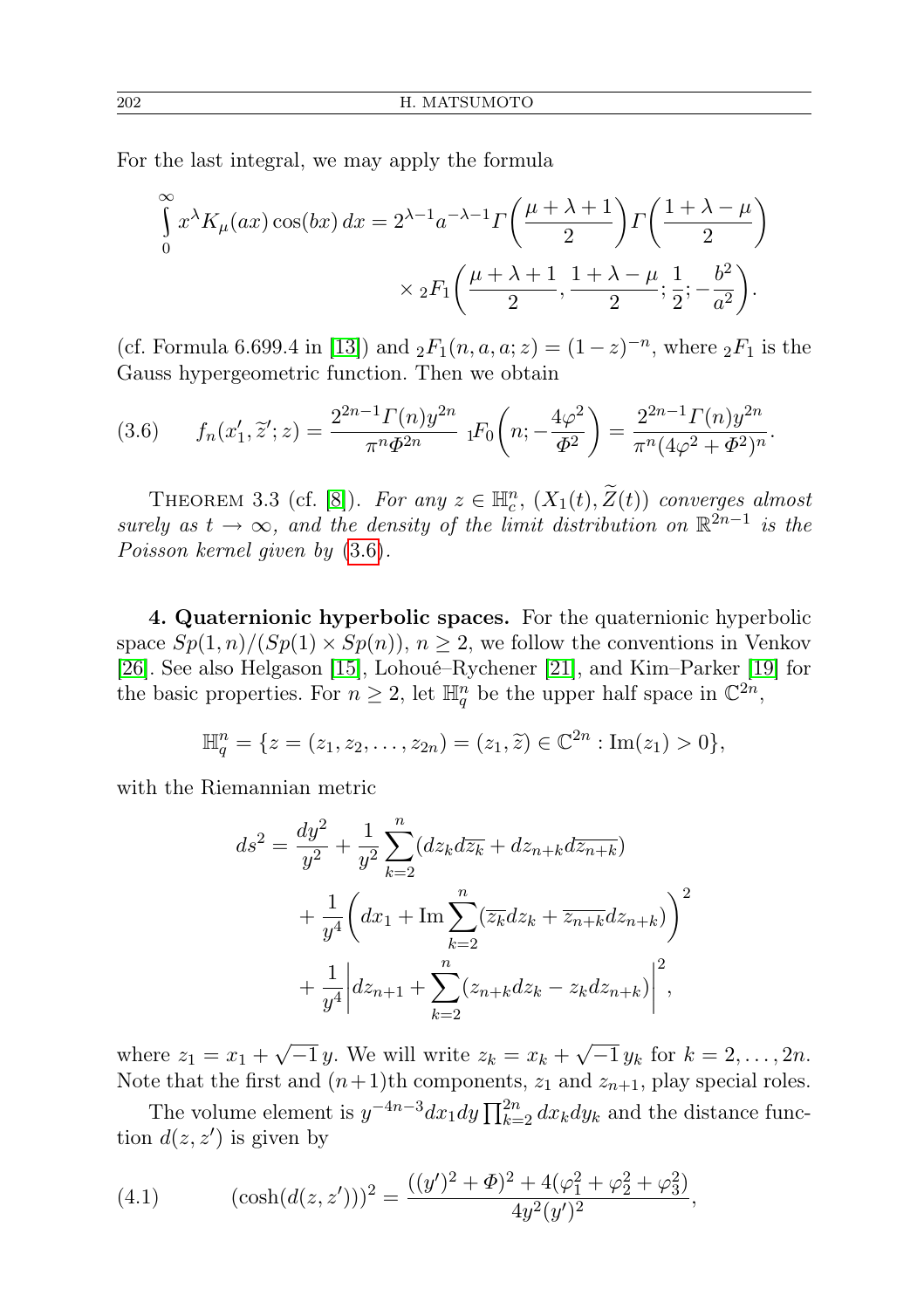where

<span id="page-10-0"></span>
$$
\Phi = y^2 + \sum_{k=2}^n (|z'_k - z_k|^2 + |z'_{n+k} - z_{n+k}|^2),
$$
  
\n
$$
\varphi_1 = x'_1 - x_1 + \sum_{k=2}^n ((y'_k x_k - x'_k y_k) + (y'_{n+k} x_{n+k} - x'_{n+k} y_{n+k})),
$$
  
\n(4.2)  
\n
$$
\varphi_2 = x'_{n+1} - x_{n+1} + \sum_{k=2}^n ((x'_k x_{n+k} - x'_{n+k} x_k) + (y'_{n+k} y_k - y'_k y_{n+k})),
$$
  
\n
$$
\varphi_3 = y'_{n+1} - y_{n+1} + \sum_{k=2}^n ((x'_k y_{n+k} - y'_{n+k} x_k) + (y'_k x_{n+k} - x'_{n+k} y_k)).
$$

Note that  $\varphi_i$ 's do not depend on y.

The Laplace–Beltrami operator  $\Delta_q$  may be written in a convenient way as

$$
(4.3) \quad \Delta_q = y^4 \frac{\partial^2}{\partial x_1^2} + y^2 \frac{\partial^2}{\partial y^2} - (4n+1)y \frac{\partial}{\partial y} + y^4 \left( \frac{\partial^2}{\partial x_{n+1}^2} + \frac{\partial^2}{\partial y_{n+1}^2} \right) + y^2 \sum_{k=2}^n \left[ \left( \frac{\partial}{\partial x_k} + y_k \frac{\partial}{\partial x_1} - x_{n+k} \frac{\partial}{\partial x_{n+1}} - y_{n+k} \frac{\partial}{\partial y_{n+1}} \right)^2 + \left( \frac{\partial}{\partial y_k} - x_k \frac{\partial}{\partial x_1} + y_{n+k} \frac{\partial}{\partial x_{n+1}} - x_{n+k} \frac{\partial}{\partial y_{n+1}} \right)^2 + \left( \frac{\partial}{\partial x_{n+k}} + y_{n+k} \frac{\partial}{\partial x_1} + x_k \frac{\partial}{\partial x_{n+1}} + y_k \frac{\partial}{\partial y_{n+1}} \right)^2 + \left( \frac{\partial}{\partial y_{n+k}} - x_{n+k} \frac{\partial}{\partial x_1} - y_k \frac{\partial}{\partial x_{n+1}} + x_k \frac{\partial}{\partial y_{n+1}} \right)^2 \right].
$$

Note that the coefficients of  $\partial^2/\partial x_1\partial x_{n+1}, \partial^2/\partial x_1\partial y_{n+1}, \partial^2/\partial x_{n+1}\partial y_{n+1}$  are zero. We can use the same procedure as for the complex hyperbolic space if we consider a  $4 \times 4$  skew-symmetric matrix instead of 2-dimensional one.

First we give an explicit expression for the Brownian motion, the diffusion process with generator  $\Delta_q/2$ , on  $\mathbb{H}_q^n$ . Let  $(W^{(4n)}, \mathcal{B}^{(4n)}, P^{(4n)})$  be the 4ndimensional Wiener space and denote an element in  $W^{(4n)}$  by

$$
(B_1(\cdot), B(\cdot), w_{2,1}(\cdot), w_{2,2}(\cdot), \ldots, w_{n,1}(\cdot), w_{n,2}(\cdot),
$$
  

$$
B_2(\cdot), B_3(\cdot), w_{n+2,1}(\cdot), w_{n+2,2}(\cdot), \ldots, w_{2n,1}(\cdot), w_{2n,2}(\cdot)).
$$

Then we can check that the Brownian motion  $(X_1(t), Y(t), \widetilde{Z}(t))$  starting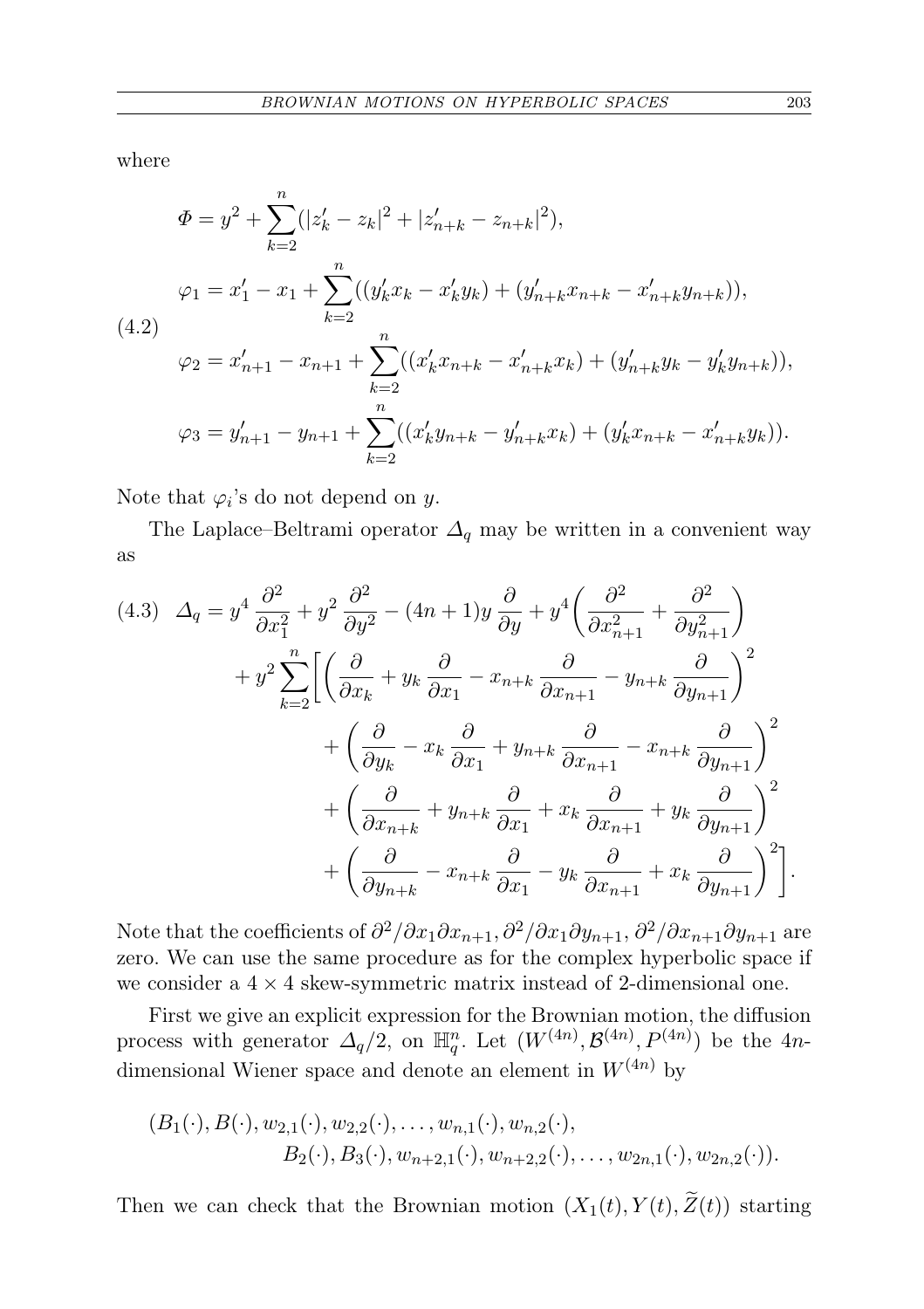from  $(x_1, y, \tilde{z})$  is given by

$$
X_1(t) = x_1 + \int_0^t Y(s)^2 dB_1(s) + \sum_{k=2}^n \int_0^t \{Y_k(s) dX_k(s) - X_k(s) dY_k(s) + Y_{n+k}(s) dX_{n+k}(s) - X_{n+k}(s) dY_{n+k}(s)\},
$$
  
\n
$$
Y(t) = y \exp(B(t) - (2n + 1)t),
$$
  
\n
$$
X_k(t) = x_k + \int_0^t Y(s) dw_{k,1}(s),
$$
  
\n
$$
Y_k(t) = y_k + \int_0^t Y(s) dw_{k,2}(s), \quad k = 2, ..., n,
$$
  
\n
$$
X_{n+1}(t) = x_{n+1} + \int_0^t Y(s)^2 dB_2(s)
$$
  
\n
$$
+ \sum_{k=2}^n \int_0^t \{-X_{n+k}(s) dX_k(s) + X_k(s) dX_{n+k}(s) + Y_{n+k}(s) dY_k(s) - Y_k(s) dY_{n+k}(s)\},
$$
  
\n
$$
Y_{n+1}(t) = y_{n+1} + \int_0^t Y(s)^2 dB_3(s)
$$
  
\n
$$
+ \sum_{k=2}^n \int_0^t \{-Y_{n+k}(s) dX_k(s) + X_k(s) dY_{n+k}(s) - Y_k(s) dY_{n+k}(s)\},
$$
  
\n
$$
X_{n+k}(t) = x_{n+k} + \int_0^t Y(s) dw_{n+k,1}(s),
$$
  
\n
$$
Y_{n+k}(t) = y_{n+k} + \int_0^t Y(s) dw_{n+k,2}(s), \quad k = 2, ..., n.
$$

0 Then, from [\(4.1\)](#page-9-1), it is easy to show the following central limit theorem.

THEOREM 4.1. The probability law of  $(d(Z(t), Z(0)) - (2n + 1)t)/\sqrt{2}$ t converges weakly as  $t \to \infty$  to the standard normal distribution.

Next we show that  $(X_1(t),\widetilde{Z}(t))$  converges in law as  $t \to \infty$ . To identify the limit distribution, we set

$$
f_n(x'_1, \tilde{z}'; z) = \frac{2^{4n+1} \Gamma(2n)}{\pi^{2n}} \frac{y^{2(2n+1)}}{(\Phi^2 + 4(\varphi_1^2 + \varphi_2^2 + \varphi_3^2))^{2n+1}},
$$

<span id="page-11-0"></span>where  $\Phi$  and  $\varphi_i$ 's are given by [\(4.2\)](#page-10-0). Then  $f_n$  is the Poisson kernel of the boundary  $\partial \mathbb{H}^n_q = \{y = 0\}.$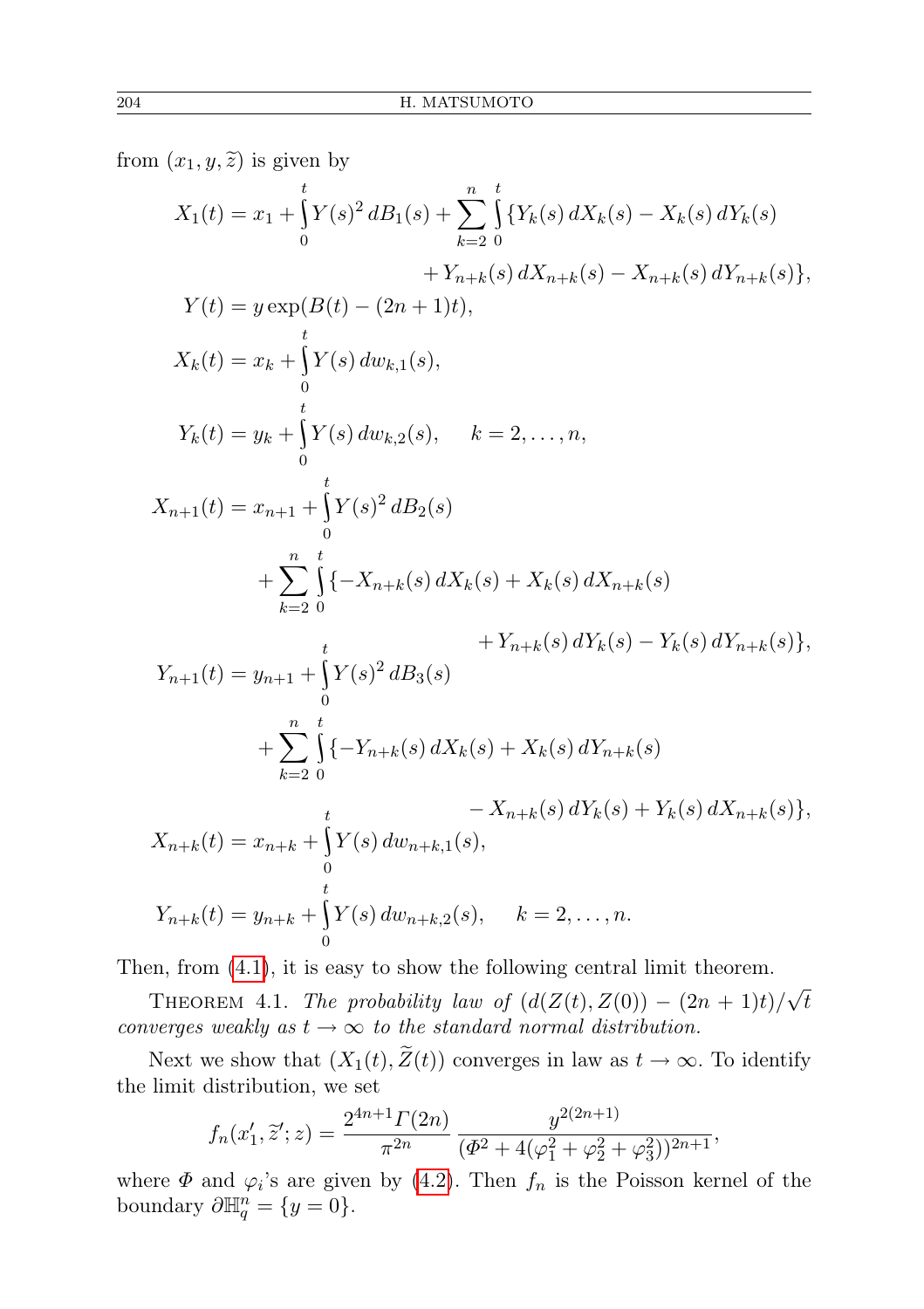THEOREM 4.2.  $(X_1(t), \widetilde{Z}(t))$ , with values in  $\mathbb{R} \times \mathbb{C}^{2n-1}$ , converges almost surely as  $t \to \infty$ , and the density of the limit distribution is given by  $f_n(x'_1, \tilde{z}'; z).$ 

In the following we give a proof of Theorem [4.2.](#page-11-0) First we consider the characteristic function of  $(X_1(t),\tilde{Z}(t))$  for fixed t. For convenience we put, for  $k \neq 1, n + 1$ ,

$$
X_k^0(t) = X_k(t) - x_k = \int_0^t Y(s) dw_{k,1}(s),
$$
  

$$
Y_k^0(t) = Y_k(t) - y_k = \int_0^t Y(s) dw_{k,2}(s),
$$

and

$$
\theta_k = \begin{pmatrix} x_k \\ y_k \\ x_{n+k} \\ y_{n+k} \end{pmatrix}, \quad \Theta_k(t) = \begin{pmatrix} X_k(t) \\ Y_k(t) \\ X_{n+k}(t) \\ Y_{n+k}(t) \end{pmatrix}, \quad \Theta_k^0(t) = \begin{pmatrix} X_k^0(t) \\ Y_k^0 \\ X_{n+k}^0 \\ Y_{n+k}^0(t) \end{pmatrix}.
$$

Moreover, for  $\xi = {}^{t}(\xi_1, \xi_2, \xi_3) \in \mathbb{R}^3$ ,  $w_k = {}^{t}(u_k, v_k, u_{n+k}, v_{n+k}) \in \mathbb{R}^4$ , and  $w=(w_2,\ldots,w_n)$ , we set

$$
\Psi(t) = \xi_1 X_1(t) + \xi_2 X_{n+1}(t) + \xi_3 Y_{n+1}(t),
$$
  
\n
$$
U_k(t) = \langle w_k, \Theta_k(t) \rangle, \quad U_k^0(t) = \langle w_k, \Theta_k^0(t) \rangle.
$$

Throughout,  ${}^tQ$  denotes the transpose of a matrix  $Q$ . Then the characteristic function is

$$
\varphi(t) = E \Big[ \exp \Big\{ \sqrt{-1} \left( \xi_1 X_1(t) + \xi_2 X_{n+1}(t) + \xi_3 Y_{n+1}(t) \right) \right. \\ \left. + \sqrt{-1} \sum_{k=2}^n (u_k X_k(t) + v_k Y_k(t) + u_{n+k} X_{n+k}(t) + v_{n+k} Y_{n+k}(t)) \Big\} \Big]
$$
  
= 
$$
E \Big[ \exp \Big( \sqrt{-1} \Big( \Psi(t) + \sum_{k=2}^n U_k(t) \Big) \Big].
$$

To compute it, we introduce the  $4 \times 4$  skew symmetric matrix

$$
\Xi = \begin{pmatrix}\n0 & \xi_1 & -\xi_2 & -\xi_3 \\
-\xi_1 & 0 & -\xi_3 & \xi_2 \\
\xi_2 & \xi_3 & 0 & \xi_1 \\
\xi_3 & -\xi_2 & -\xi_1 & 0\n\end{pmatrix}.
$$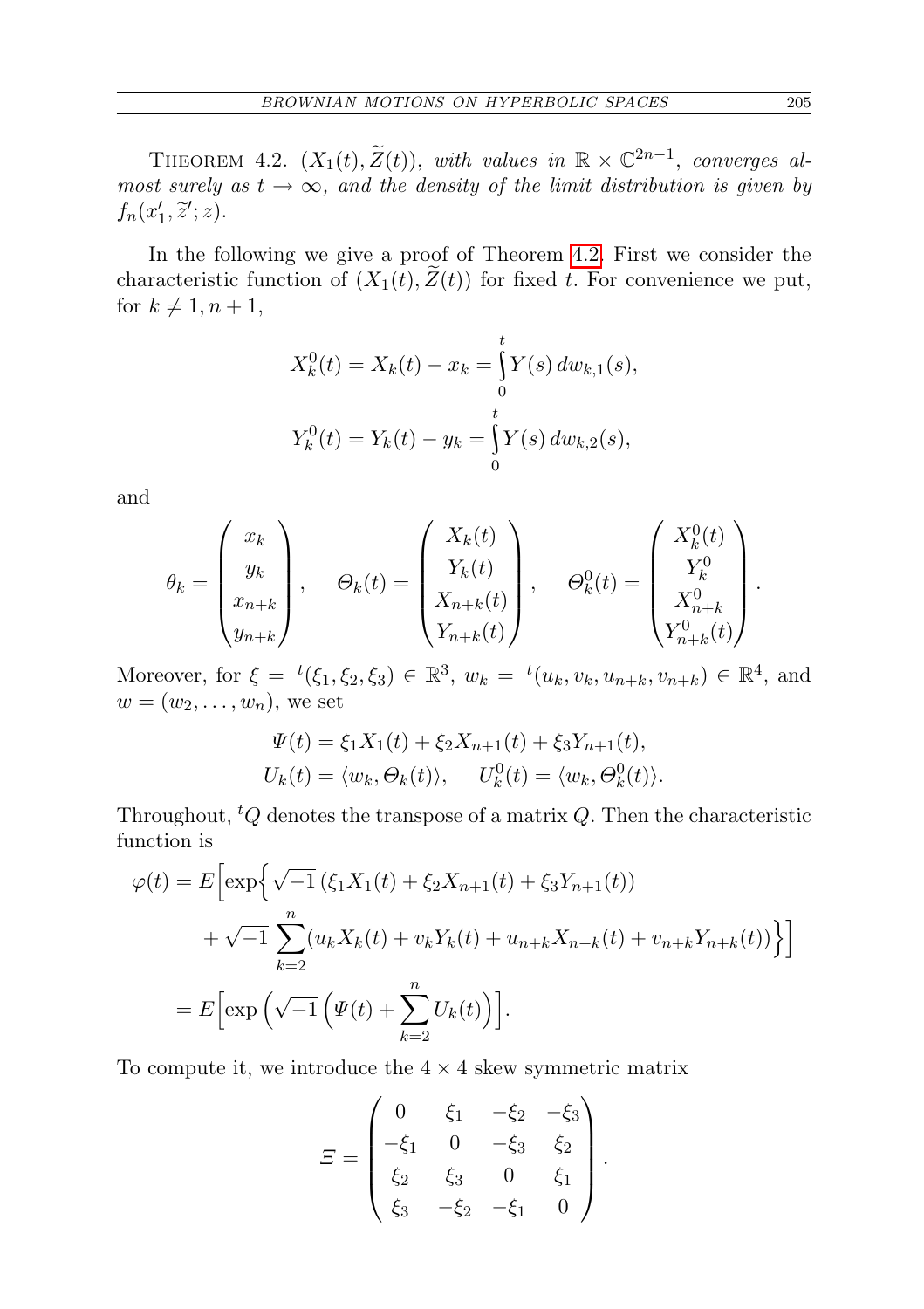Then

$$
\Psi(t) + \sum_{k=2}^{n} U_k(t) = \psi + \int_{0}^{t} Y(s)^2 (\xi_1 dB_1(s) + \xi_2 dB_2(s) + \xi_3 dB_3(s)) \n+ \sum_{k=2}^{n} \langle \Xi \theta_k + w_k, \Theta_k^0(t) \rangle + \sum_{k=2}^{n} \int_{0}^{t} \langle \Xi \Theta_k^0(s), d\Theta_k^0(s) \rangle,
$$

where  $\psi = \xi_1 x_1 + \xi_2 x_{n+1} + \xi_3 y_{n+1} + \sum_{k=2}^n \langle w_k, \theta_k \rangle$ . Note that  $\{\sum_{j=1}^3 \xi_j B_j(s)\}$ is identical in law with  $\{|\xi|B_1(s)\}, |\xi| = (\xi_1^2 + \xi_2^2 + \xi_3^2)^{1/2}.$ 

The eigenvalues of  $\mathcal{Z}$  are  $\pm \sqrt{-1} |\xi|$ , each of multiplicity two. Moreover there exists an orthogonal matrix Q such that  ${}^tQ\overline{z}Q = K$  is of the standard form. We take √

$$
Q = \begin{pmatrix} 0 & \frac{\xi_1}{|\xi|} & \frac{\sqrt{\xi_2^2 + \xi_3^2}}{|\xi|} & 0 \\ 1 & 0 & 0 & 0 \\ 0 & \frac{\xi_3}{|\xi|} & \frac{-\xi_1 \xi_3}{\sqrt{\xi_2^2 + \xi_3^2} |\xi|} & \frac{\xi_2}{\sqrt{\xi_2^2 + \xi_3^2}} \\ 0 & \frac{-\xi_2}{|\xi|} & \frac{\xi_1 \xi_2}{\sqrt{\xi_2^2 + \xi_3^2} |\xi|} & \frac{\xi_3}{\sqrt{\xi_2^2 + \xi_3^2}} \end{pmatrix} \text{ and } K = \begin{pmatrix} 0 & -|\xi| & 0 & 0 \\ |\xi| & 0 & 0 & 0 \\ 0 & 0 & 0 & -|\xi| \\ 0 & 0 & |\xi| & 0 \end{pmatrix}.
$$

We also put  $\widehat{w}_k = {}^tQw_k$ ,  $\widehat{\theta}_k = {}^tQ\theta_k$  and  $\widehat{\Theta}_k^0(t) = (\widehat{X}_k^0(t), \widehat{Y}_k^0(t), \widehat{X}_{n+k}^0(t), \widehat{Y}_{n+k}^0(t)) = {}^t Q \Theta_k^0(t).$ 

By the rotation invariance of the probability law of Brownian motions, we see that  $\{\widehat{\Theta}_k^0(s)\}\$ is a simple time change of a 4-dimensional standard Brownian motion.

Under these notations, we have

$$
\langle \Xi \theta_k + w_k, \Theta_k^0(t) \rangle = \langle K \widehat{\theta}_k + \widehat{w}_k, \widehat{\Theta}_k^0(t) \rangle
$$

and

$$
(4.4) \int_{0}^{t} \langle \varXi \Theta_{k}^{0}(s), d\Theta_{k}^{0}(s) \rangle = \int_{0}^{t} \langle K \widehat{\Theta}_{k}^{0}(s), d\widehat{\Theta}_{k}^{0}(s) \rangle
$$
  

$$
= |\xi| \int_{0}^{t} \{ \widehat{X}_{k}^{0}(s) d\widehat{Y}_{k}^{0}(s) - \widehat{Y}_{k}^{0}(s) d\widehat{X}_{k}^{0}(s)
$$
  

$$
+ \widehat{X}_{n+k}^{0}(s) d\widehat{Y}_{n+k}^{0}(s) - \widehat{Y}_{n+k}^{0}(s) d\widehat{X}_{n+k}^{0}(s) \}.
$$

As in the previous sections, we set

$$
A_t^{(-\mu)} = \int_0^t \exp(2B_s^{(-\mu)}) ds \text{ and } \tilde{A}_t^{(-\mu)} = \int_0^t \exp(4B_s^{(-\mu)}(s)) ds,
$$

 $B_s^{(-\mu)} = B(s) - \mu s$  and  $\mu = 2n + 1$ . Then, by taking the conditional expectation given  $\{Y(s)\}_{s\geq 0}$  and  $\widehat{\Theta}_k^0(t)$ ,  $k=2,\ldots,n$ , and applying the Lévy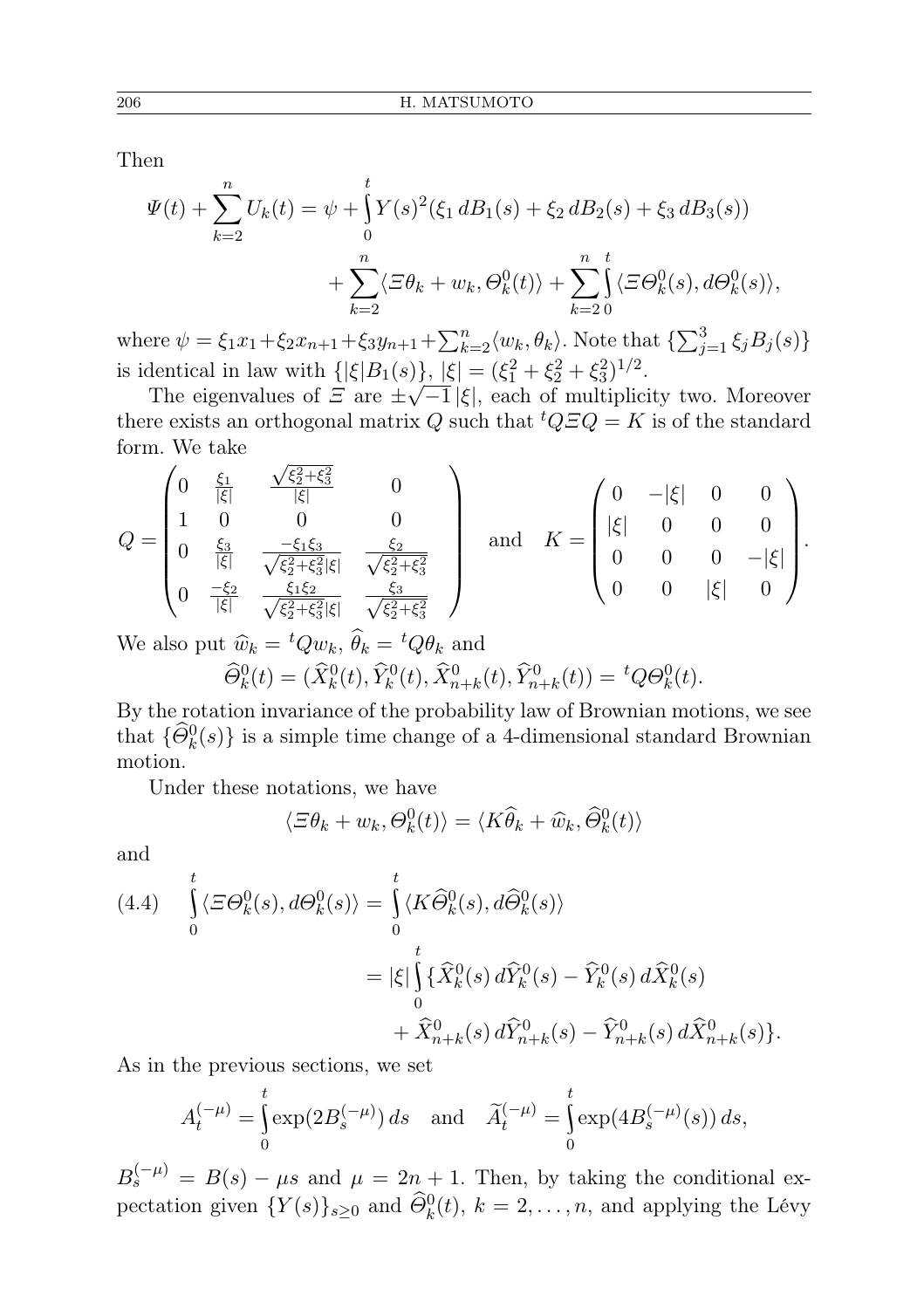formula, we obtain

$$
\varphi(t) = e^{\sqrt{-1}\psi} E \bigg[ \exp\bigg( -\frac{1}{2} |\xi|^2 y^4 \widetilde{A}_t^{(-\mu)} + \sqrt{-1} \sum_{k=2}^n \langle K\hat{\theta}_k + \widehat{w}_k, \widehat{\theta}_k(t) \rangle \bigg)
$$
  

$$
\times \prod_{k=2}^n E \bigg[ \exp\bigg( \sqrt{-1} \int_0^t \langle \Xi \Theta_k^0(s), d\Theta_k^0(s) \rangle \bigg) \bigg| \{Y(s)\}, \widehat{\Theta}_k(t) \bigg] \bigg]
$$
  

$$
= e^{\sqrt{-1}\psi} E \bigg[ \exp\bigg( -\frac{1}{2} |\xi|^2 y^4 \widetilde{A}_t^{(-\mu)} + \sqrt{-1} \sum_{k=2}^n \langle K\hat{\theta}_k + \widehat{w}_k, y \widehat{W}_k(A_t^{(-\mu)}) \rangle \bigg)
$$
  

$$
\times \bigg( \frac{|\xi| y^2 A_t^{(-\mu)}}{\sinh(|\xi| y^2 A_t^{(-\mu)})} \bigg)^{2(n-1)}
$$
  

$$
\times \exp\bigg( (1 - |\xi| y^2 A_t^{(-\mu)} \coth(|\xi| y^2 A_t^{(-\mu)})) \frac{|\widehat{W}(A_t^{(-\mu)})|^2}{2A_t^{(-\mu)}} \bigg) \bigg]
$$
  

$$
= e^{\sqrt{-1}\psi} E \bigg[ \exp\bigg( -\frac{1}{2} |\xi|^2 y^4 \widetilde{A}_t^{(-\mu)} \bigg) \bigg] \bigg( \frac{|\xi|}{2\pi \sinh(|\xi| y^2 A_t^{(-\mu)})} \bigg)^{2(n-1)}
$$
  

$$
\times \exp\bigg( \sqrt{-1} \sum_{k=2}^n \bigg( \langle K\hat{\theta}_k + \widehat{w}_k, \zeta_k \rangle - \frac{1}{2} |\xi| \coth(|\xi| y^2 A_t^{(-\mu)}) |\zeta_k|^2 \bigg) \bigg)
$$
  

$$
d\zeta_2 \cdots d\zeta_n \bigg],
$$

where  $\{(\widehat{W}_2(s), \ldots, \widehat{W}_n(s))\}$  is a 4(n – 1)-dimensional standard Brownian motion, independent of  $\{Y(s)\}\$  or  $\{B(s)\}\$ . We carry out the Gaussian integration over  $\mathbb{R}^{4(n-1)}$  to obtain

 $\varphi(t)$ 

$$
= e^{\sqrt{-1}\psi} E\bigg[ \bigg(\frac{1}{\cosh(|\xi|y^2A_t^{(-\mu)})}\bigg)^{2(n-1)} e^{-|\xi|^2y^4\widetilde{A}_t^{(-\mu)}/2 - F \tanh(|\xi|y^2A_t^{(-\mu)})/2|\xi|} \bigg],
$$

where  $F = \sum_{k=2}^{n} |K \widehat{\theta}_k + \widehat{w}_k|^2$ . Hence, letting t tend to  $\infty$ , we obtain

$$
\lim_{t \to \infty} \varphi(t)
$$
\n
$$
= e^{\sqrt{-1}\psi} E\left[ \left( \frac{1}{\cosh(|\xi|y^2 A_{\infty}^{(-\mu)})} \right)^{2(n-1)} e^{-|\xi|^2 y^4 \widetilde{A}_{\infty}^{(-\mu)}/2 - F \tanh(|\xi|y^2 A_{\infty}^{(-\mu)})/2|\xi|} \right].
$$

Now, applying [\(A.9\)](#page-20-1), we obtain an explicit expression for the Fourier transform of the Poisson kernel  $f_n$ .

PROPOSITION 4.3. Under the notations above, the Fourier transform of the limit distribution of  $(X_1(t),\tilde{Z}(t))$  as  $t\to\infty$  is given by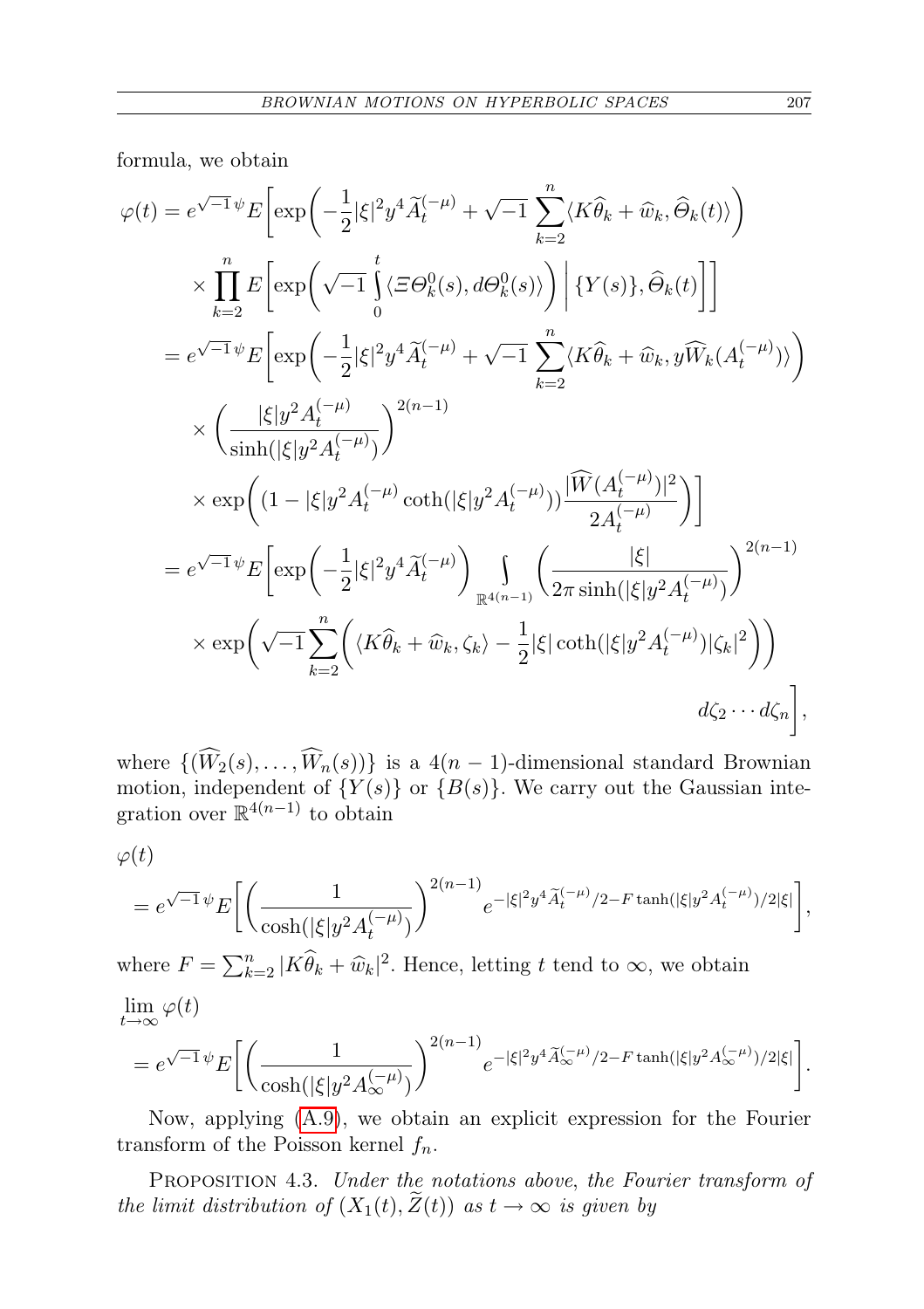$$
\Phi(\xi, w) = \frac{e^{\sqrt{-1}\psi}(|\xi|y^2)^{2n+1}}{2^{2n+1}\Gamma(2n+1)} \int_0^\infty \left(\frac{1}{\cosh(u)}\right)^{2(n-1)} \left(\frac{1}{\sinh(u)}\right)^{2(n+1)} \times \exp\left(-\frac{1}{2}|\xi|y^2\coth(u) - \frac{F}{2|\xi|}\tanh(u)\right) du.
$$

We invert the Fourier transform. That is, setting  $x' = (x'_1, x'_{n+1}, y'_{n+1}),$  $\theta'_{k} = {}^{t}(x'_{k}, y'_{k}, x'_{n+k}, y'_{n+k})$  and

$$
\psi' = \langle \xi, x' \rangle + \sum_{k=2}^{n} \langle w_k, \theta'_k \rangle,
$$

we compute

$$
\bar{f}_n(x'_1, \tilde{z}'; z) \equiv \frac{1}{(2\pi)^{4n-1}} \int_{\mathbb{R}^{4n-1}} e^{\sqrt{-1} (\psi - \psi')} d\xi \, dw
$$
\n
$$
\times \int_0^\infty \frac{(|\xi| y^2)^{2n+1}}{2^{2n+1} \Gamma(2n+1)} \left(\frac{1}{\cosh(u)}\right)^{2(n-1)} \left(\frac{1}{\sinh(u)}\right)^{2(n+1)}
$$
\n
$$
\times \exp\left(-\frac{1}{2} |\xi| y^2 \coth(u) - \frac{\tanh(u)}{2|\xi|} \sum_{k=2}^n |K \hat{\theta}_k \hat{w}_k|^2\right) du.
$$

Recall the definitions  $\hat{w}_k = {}^tQw_k$  and  $\hat{\theta}_k = {}^tQ\theta_k$ . Then, changing the order of the integrations we have of the integrations, we have

$$
\bar{f}_n(x'_1, \tilde{z}'; z) = \frac{y^{2(2n+1)}}{(2\pi)^{4n-1}2^{2n+1}\Gamma(2n+1)} \int_0^\infty \left(\frac{1}{\cosh(u)}\right)^{2(n-1)} \left(\frac{1}{\sinh(u)}\right)^{2(n+1)} du
$$
\n
$$
\times \int_{\mathbb{R}^3} e^{\sqrt{-1}\langle\xi, x-x'\rangle} e^{-|\xi|y^2 \coth(u)/2} |\xi|^{2n+1} d\xi
$$
\n
$$
\times \int_{\mathbb{R}^{4(n-1)}} e^{\sqrt{-1}\sum_{k=2}^n \langle\widehat{w}_k, \widehat{\theta}_k - \widehat{\theta}'_k \rangle - \tanh(u)\sum_{k=2}^n |K\widehat{\theta}_k + \widehat{w}_k|^2/2|\xi|} \prod_{k=2}^n dw_k.
$$

We can easily carry out the third Gaussian integration since  $Q \in O(4)$  and we obtain

$$
\bar{f}_n(x'_1, \tilde{z}'; z) = \frac{y^{2(2n+1)}}{(4\pi)^{2n+1}\Gamma(2n+1)} \int_0^\infty \left(\frac{1}{\sinh(u)}\right)^{4n} du
$$
  
 
$$
\times \int_{\mathbb{R}^3} e^{\sqrt{-1}\left\{\langle \xi, x - x' \rangle + |\xi| \phi(\hat{\theta}, \hat{\theta}')\right\} - |\xi| \Phi \coth(u)/2} |\xi|^{4n-1} d\xi,
$$

where  $\Phi = y^2 + \sum_{k=2}^n |\hat{\theta}_k - \hat{\theta}'_k|^2 = y^2 + \sum_{k=2}^n |\theta_k - \theta'_k|^2$  and

$$
\phi(\widehat{\theta},\widehat{\theta}') = \sum_{k=2}^{n} \langle K\widehat{\theta}_k, \widehat{\theta}'_k \rangle = \sum_{k=2}^{n} (\widehat{y}'_k \widehat{x}_k - \widehat{x}'_k \widehat{y}_k + \widehat{y}'_{n+k} \widehat{x}_{n+k} - \widehat{x}'_{n+k} \widehat{y}_{n+k}).
$$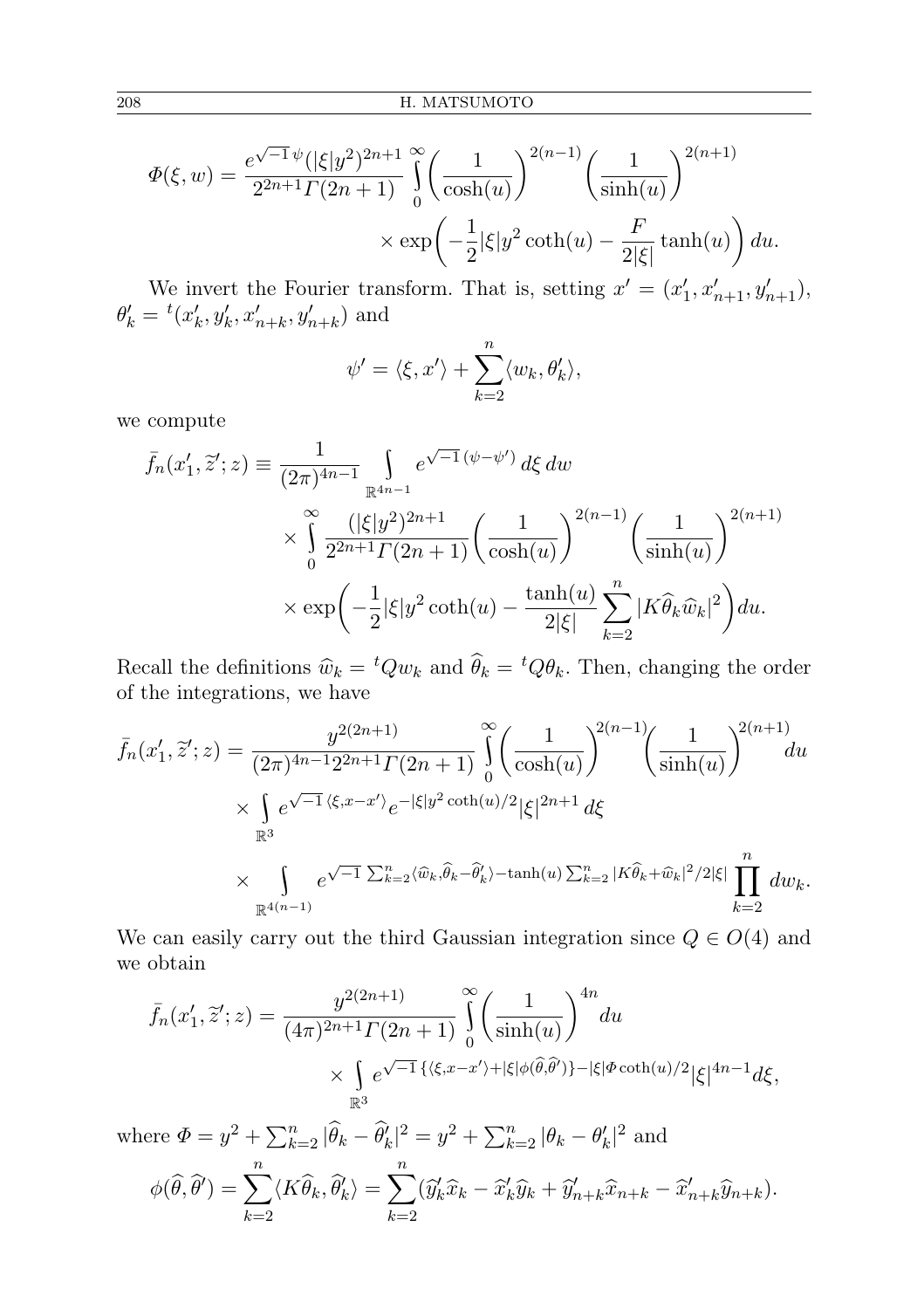Changing the variable to  $v = \coth(u)$ , we first compute the integral in u. Then, by using formula [\(3.5\)](#page-8-0) again, we get

$$
\int_{0}^{\infty} \left(\frac{1}{\sinh(u)}\right)^{4n} e^{-|\xi|\Phi \coth(u)/2} du = \int_{1}^{\infty} (v^2 - 1)^{2n-1} e^{-|\xi|\Phi v/2} dv
$$
  
= 
$$
\frac{\Gamma(2n)}{\sqrt{\pi}} \left(\frac{4}{|\xi|\Phi}\right)^{2n-1/2} K_{2n-1/2} \left(\frac{|\xi|\phi}{2}\right).
$$

Moreover, by definitions, we see

$$
\langle \xi, x'-x \rangle + |\xi| \phi(\widehat{\theta}, \widehat{\theta}') = -\langle \xi, \varphi \rangle,
$$

where  $\varphi = {}^{t}(\varphi_1, \varphi_2, \varphi_3)$  is given by [\(4.2\)](#page-10-0).

Combining these identities, we obtain

$$
\bar{f}_n(x'_1, \tilde{z}'; z) = \frac{y^{2(2n+1)}}{8(2n+1)\pi^{2n+3/2}\Phi^{2n-1/2}} \int_{\mathbb{R}^3} e^{-\sqrt{-1}\langle\xi,\varphi\rangle} K_{2n-1/2}\left(\frac{\Phi}{2}|\xi|\right) |\xi|^{2n-1/2} d\xi
$$

$$
= \frac{y^{2(2n+1)}}{8(2n+1)\pi^{2n+3/2}\Phi^{2n-1/2}} \int_{\mathbb{R}^3} e^{\sqrt{-1}|\varphi|\xi_3} K_{2n-1/2}\left(\frac{\Phi}{2}|\xi|\right) |\xi|^{2n-1/2} d\xi.
$$

Moreover, changing the variables to the spherical coordinates, we obtain

$$
\bar{f}_n(x'_1, \tilde{z}'; z) = \frac{4\pi y^{2(2n+1)}}{8(2n+1)\pi^{2n+3/2}\Phi^{2n-1/2}|\varphi|} \times \int_{0}^{\infty} r^{2n+1/2} K_{2n-1/2}\left(\frac{\Phi}{2}r\right) \sin(|\varphi|r) dr.
$$

For the integral on the right hand side, the following formula is available (cf. Formula 6.699.3 in [\[13\]](#page-21-18)):

$$
\int_{0}^{\infty} x^{\lambda} K_{\mu}(ax) \sin(bx) dx = 2^{\lambda} a^{-\lambda - 2} b \times \Gamma\left(\frac{2 + \mu + \lambda}{2}\right) \Gamma\left(\frac{2 + \lambda - \mu}{2}\right)
$$

$$
\times 2F_{1}\left(\frac{2 + \mu + \lambda}{2}, \frac{2 + \lambda - \mu}{2}; \frac{3}{2}; -\frac{b^{2}}{a^{2}}\right).
$$

In our case  $\lambda = 2n + 1/2$ ,  $\mu = 2n - 1/2$  and

$$
{}_{2}F_{1}\left(\frac{2+\mu+\lambda}{2},\frac{2+\lambda-\mu}{2};\frac{3}{2};-\frac{b^{2}}{a^{2}}\right) = {}_{2}F_{1}\left(2n+1,\frac{3}{2};\frac{3}{2};-\frac{b^{2}}{a^{2}}\right)
$$

$$
= \left(1+\frac{b^{2}}{a^{2}}\right)^{-(2n+1)}
$$

by the formula  ${}_2F_1(-n,\beta;\beta;-z) = (1+z)^{\beta}$  (cf. Formula 9.121.1 in [\[13\]](#page-21-18)).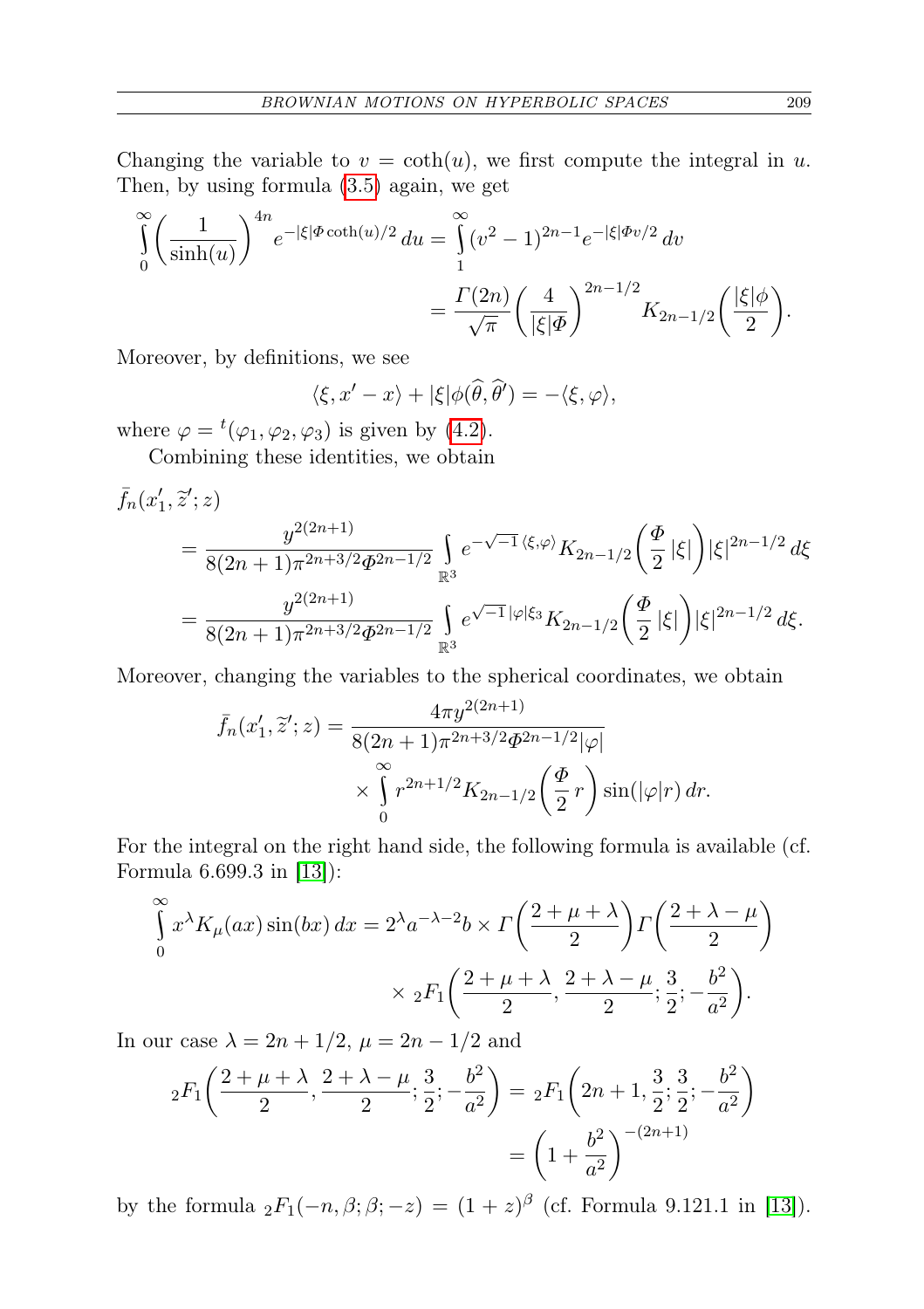Applying this identity we arrive at our result

$$
\bar{f}_n(x'_1, \tilde{z}'; z) = \frac{2^{4n+1} \Gamma(2n)}{\pi^{2n}} \frac{y^{2(2n+1)}}{(\Phi^2 + 4|\varphi|^2)^{2n+1}}.
$$

Appendix. Perpetual integrals of geometric Brownian motion. In this appendix we consider two perpetual integrals of geometric Brownian motions. Let  $B = {B(t)}_{t\geq0}$  be a one-dimensional Brownian motion with  $B_0 = 0$  defined on a probability space  $(\Omega, \mathcal{F}, P)$ . For  $\mu > 0$ , we set  $B^{(-\mu)} =$  ${B_t^{(-\mu)}} \equiv B(t) - \mu t$ , a Brownian motion with negative constant drift  $-\mu$ . Then Dufresne's perpetual integral is defined by

(A.1) 
$$
A_{\infty}^{(-\mu)} = \int_{0}^{\infty} \exp(2B_s^{(-\mu)}) ds.
$$

We also consider another integral,

$$
a_{\infty}^{(-\mu)} = \int_{0}^{\infty} \exp(B_s^{(-\mu)}) ds.
$$

<span id="page-17-0"></span>Then the following is known:

THEOREM A.1 (Dufresne [\[10\]](#page-21-21)). Let  $\gamma_\mu$  be a gamma random variable with density  $\Gamma(\mu)^{-1} x^{\mu-1} e^{-x}$ . Then  $A_{\infty}^{(-\mu)}$  is distributed as  $(2\gamma_{\mu})^{-1}$ , and accordingly  $a_{\infty}^{(-\mu)}$  $\stackrel{\text{(law)}}{=} 2(\gamma_{2\mu})^{-1}.$ 

REMARK A.2. Several different proofs of this theorem are known. In particular, see Yor [\[28\]](#page-22-3). The density of the exponential functional  $A_t =$  $\int_0^t \exp(2B_s) ds$  for fixed t has been obtained by Yor [\[29\]](#page-22-0) and the joint distribution of  $(A_t, a_t)$  in an obvious notation has been studied in [\[2\]](#page-21-6). See also [\[24,](#page-21-22) [25,](#page-21-9) [27\]](#page-22-4) for several results and applications of these perpetual integrals and exponential functionals. Recently Baudoin–O'Connell [\[5\]](#page-21-23) have shown several formulae, including [\(A.2\)](#page-18-0) below, for the exponential functionals and discussed their close relation to the theory of quantum Toda lattice.

What we need in Sections 3 and 4 is the following explicit expression for the conditional Laplace transform of  $A_{\infty}^{(-\mu)}$  given  $a_{\infty}^{(-\mu)}$ , which was originally obtained by Yor [\[30\]](#page-22-5). We set

$$
f_1(v) = \frac{2^{2\mu}}{\Gamma(2\mu)} v^{-(2\mu+1)} e^{-2/v}, \quad v > 0,
$$

<span id="page-17-1"></span>which is the density of the random variable  $a_{\infty}^{(-\mu)}$  or  $2/\gamma_{2\mu}$ .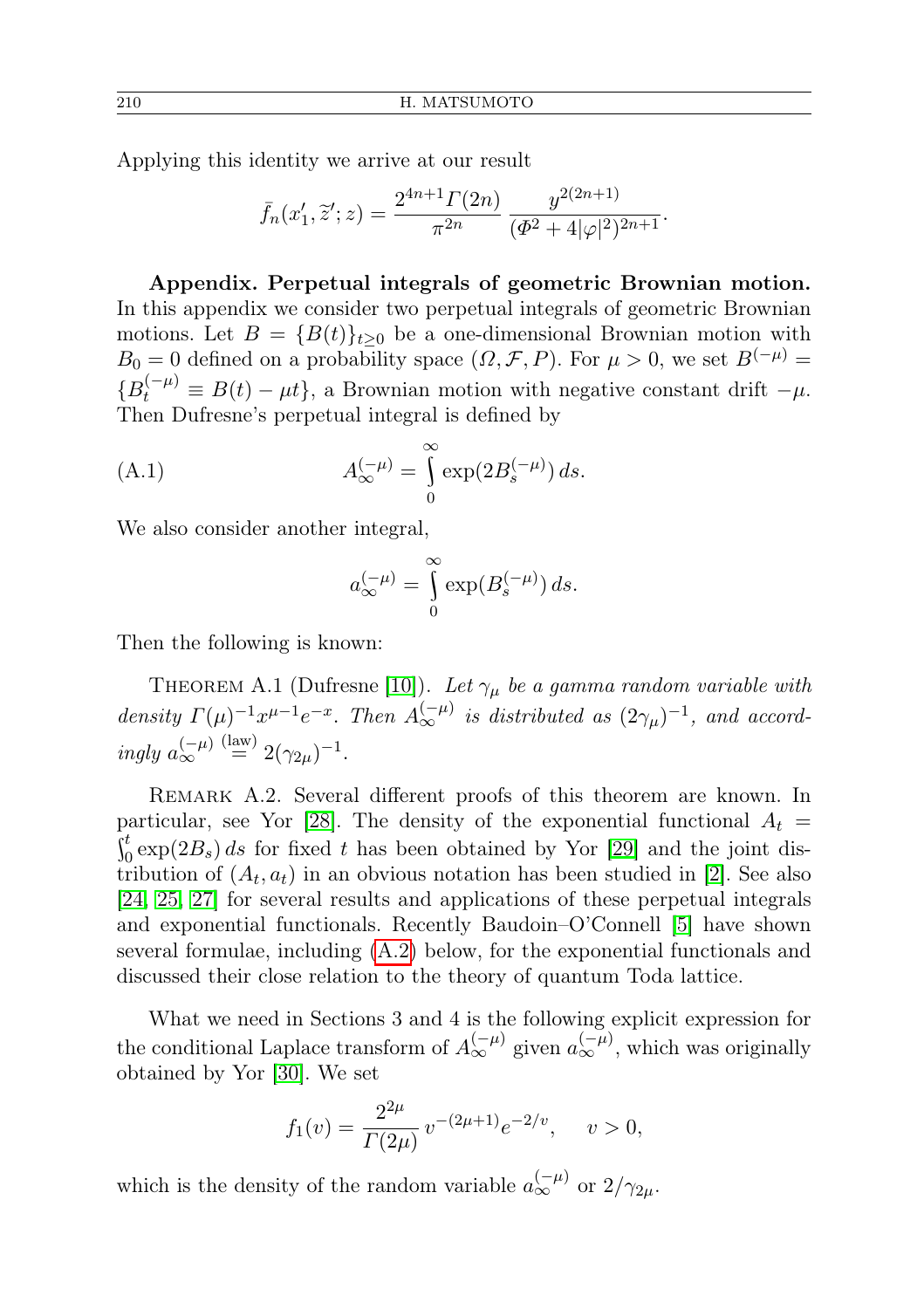THEOREM A.3. For  $\lambda > 0$  and  $v > 0$ ,

<span id="page-18-0"></span>(A.2) 
$$
E\left[\exp\left(-\frac{1}{2}\lambda^2 A_{\infty}^{(-\mu)}\right)\middle| a_{\infty}^{(-\mu)} = v\right] f_1(v)
$$

$$
= \frac{1}{2\Gamma(2\mu)} \left(\frac{\lambda}{\sinh(\lambda v/2)}\right)^{2\mu+1} \exp\left(-\lambda \coth\left(\frac{\lambda v}{2}\right)\right).
$$

We have this nice result only for the particular choice of  $A_t$  and  $a_t$ , when the ratio of the coefficients in the exponential functionals is two.

We give another proof of the theorem for completeness. Note that by letting  $\lambda$  tend to 0 in [\(A.2\)](#page-18-0), we obtain Theorem [A.1.](#page-17-0)

For this purpose, we consider the Brownian motion  $\{B_t^{(\mu)} = B_t + \mu t\}$ with the opposite positive drift and set  $X_x(s) = x \exp(B_s^{(\mu)})$ , which defines a diffusion process with infinitesimal generator

$$
\frac{1}{2}x^2\,\frac{d^2}{dx^2} + \left(\frac{1}{2} + \mu\right)x\,\frac{d}{dx}.
$$

Letting  $\tau_z$  be the first hitting time of  $\{X_x(s)\}\$ at z, we set, for  $\lambda > 0$  and  $\kappa \in \mathbb{R},$ 

$$
v_z(x) = E\bigg[\exp\bigg(-\frac{\lambda^2}{2}\int\limits_0^{\tau_z} X_x(s)^{-2} ds + \lambda \kappa \int\limits_0^{\tau_z} X_x(s)^{-1} ds\bigg)\bigg].
$$

In [\[24\]](#page-21-22) we have considered the case of  $\kappa = 0$  and showed that  $v_z(x)$  may be represented by means of the modified Bessel function to give another proof of Theorem [A.1.](#page-17-0) Following the same lines, we first give a representation for  $v_z(x)$  by means of Whittaker functions.

<span id="page-18-2"></span>Let  $W_{\kappa,\mu}$  be a Whittaker function: if  $\mu - \kappa + 1/2 > 0$ ,

(A.3) 
$$
W_{\kappa,\mu}(z) = \frac{e^{-z/2}z^{\mu+1/2}}{\Gamma(\mu-\kappa+1/2)} \int_{0}^{\infty} e^{-zt}t^{\mu-\kappa-1/2}(1+t)^{\mu+\kappa-1/2}dt.
$$

From this expression it is easy to see that  $\lim_{z\to\infty}W_{\kappa,\mu}(z)=0$  when  $|\kappa|$  is small. We also recall that  $W_{\kappa,\mu}$  solves the equation

<span id="page-18-1"></span>
$$
W''(z) + \left(-\frac{1}{4} + \frac{\kappa}{z} - \frac{\mu^2 - 1/4}{z^2}\right)W(z) = 0.
$$

PROPOSITION A.4. For  $\mu > 0, \lambda > 0$  and  $\kappa \in \mathbb{R}$ ,

(A.4) 
$$
v_z(x) = \left(\frac{z}{x}\right)^{\mu-1/2} \frac{W_{\kappa,\mu}(2\lambda/x)}{W_{\kappa,\mu}(2\lambda/z)}.
$$

*Proof.* We only have to consider the case of  $\kappa < 0$ . The general case can be deduced from this by analytic continuation in  $\kappa$ . Note that if  $\kappa < 0$ , then  $v_z(x)$  is increasing in  $x (> z)$ .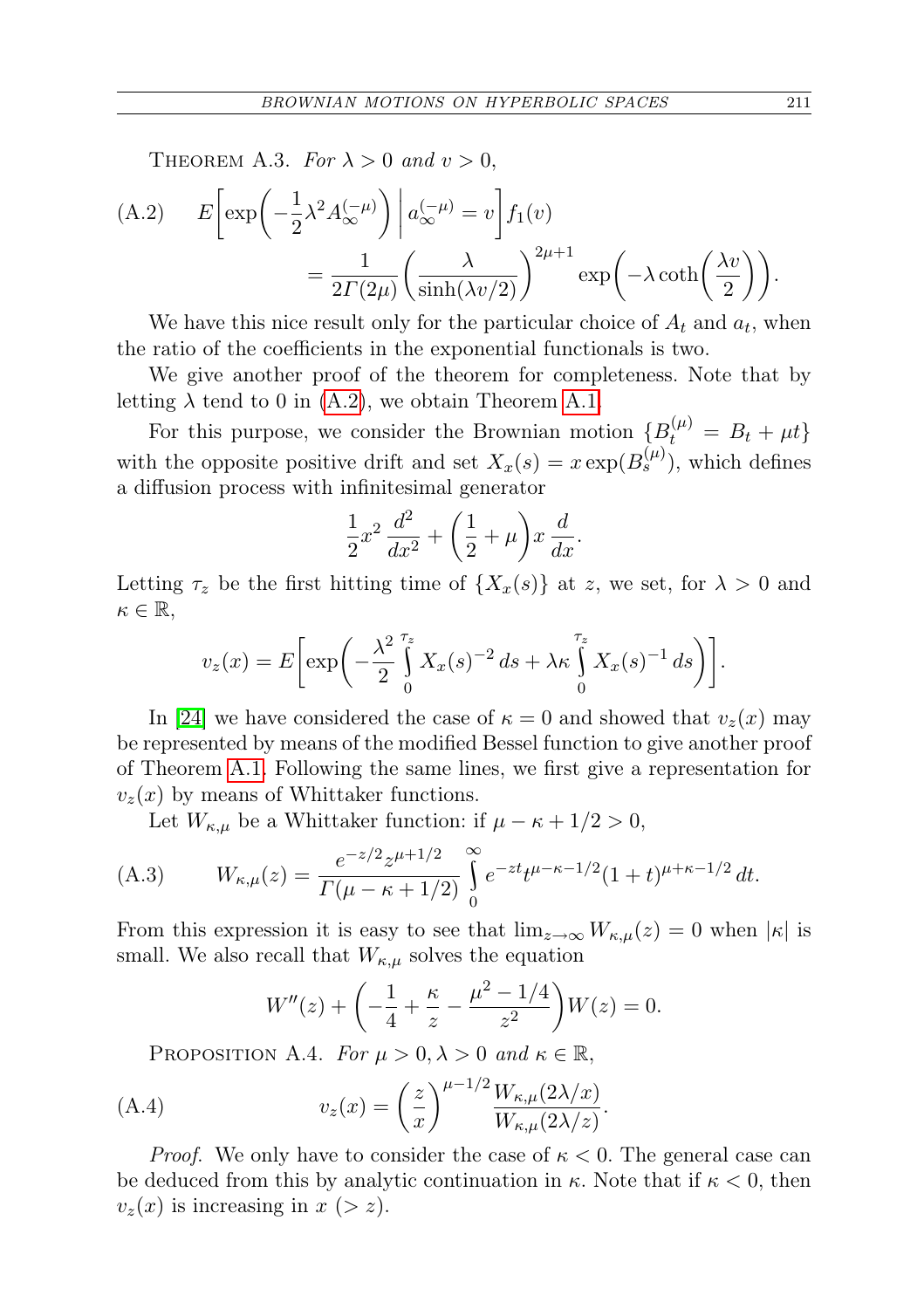First we note that  $v_z(x)$  is a solution for

<span id="page-19-0"></span>
$$
\frac{1}{2}x^2v''(x) + \left(\frac{1}{2} + \mu\right)xv'(x) = \left(\frac{\lambda^2}{2x^2} - \frac{\lambda\kappa}{x}\right)v(x)
$$

and satisfies

(A.5) 
$$
v_z(x)|_{x=z} = 1
$$
 and  $\lim_{x \downarrow 0} v_z(x) = 0$ .

We now change the variable to  $\xi = \lambda/x$  and set

$$
v_z(x) = \xi^{\mu - 1/2} \phi(\xi).
$$

Then, by straightforward computations, we see that  $\phi$  satisfies

$$
\phi''(\xi) + \left(-1 + \frac{2\kappa}{\xi} - \frac{\mu^2 - (1/4)}{\xi^2}\right)\phi(\xi) = 0.
$$

By considering the boundary conditions [\(A.5\)](#page-19-0), we can easily show

$$
\phi(\xi) = \left(\frac{z}{\lambda}\right)^{\mu-1} \frac{W_{\kappa,\mu}(2\xi)}{W_{\kappa,\mu}(2\lambda/z)}
$$

and hence the result  $(A.4)$ .

PROPOSITION A.5. For  $\mu > 0, \lambda > 0$  and  $\kappa \in \mathbb{R}$ ,

<span id="page-19-2"></span>(A.6) 
$$
E\left[\exp\left(-\frac{1}{2}\lambda^2 A_{\infty}^{(-\mu)} + \lambda \kappa a_{\infty}^{(-\mu)}\right)\right]
$$

$$
= \frac{\Gamma(\mu - \kappa + 1/2)}{\Gamma(2\mu)} (2\lambda)^{\mu - 1/2} W_{\kappa, \mu}(2\lambda).
$$

Proof. By the symmetry of the probability law of Brownian motion,  $\{-B_t\} \stackrel{\text{(law)}}{=} \{B_t\}$ , we have

$$
\lim_{z \to \infty} v_z(1) = E \left[ \exp \left( -\frac{1}{2} \lambda^2 \int_0^{\infty} e^{-2B_s^{(\mu)}} ds + \lambda \kappa \int_0^{\infty} e^{-B_s^{(\mu)}} ds \right) \right]
$$
  
= 
$$
E \left[ \exp \left( -\frac{1}{2} \lambda^2 \int_0^{\infty} e^{2B_s^{(-\mu)}} ds + \lambda \kappa \int_0^{\infty} e^{B_s^{(-\mu)}} ds \right) \right].
$$

On the other hand, by using the fact that

(A.7) 
$$
W_{\kappa,\mu}(z) = \frac{\Gamma(2\mu)}{\Gamma(\mu - \kappa + 1/2)} z^{-\mu + 1/2} (1 + o(1)) \text{ as } z \downarrow 0,
$$

we see from the expression [\(A.4\)](#page-18-1) that

<span id="page-19-1"></span>
$$
\lim_{z \to \infty} v_z(1) = \frac{\Gamma(\mu - \kappa + 1/2)}{\Gamma(2\mu)} (2\lambda)^{\mu - 1/2} W_{\kappa, \mu}(2\lambda).
$$

REMARK A.6. The asymptotic behavior [\(A.7\)](#page-19-1) of  $W_{\kappa,\mu}$  can be easily deduced from the definition of Whittaker functions.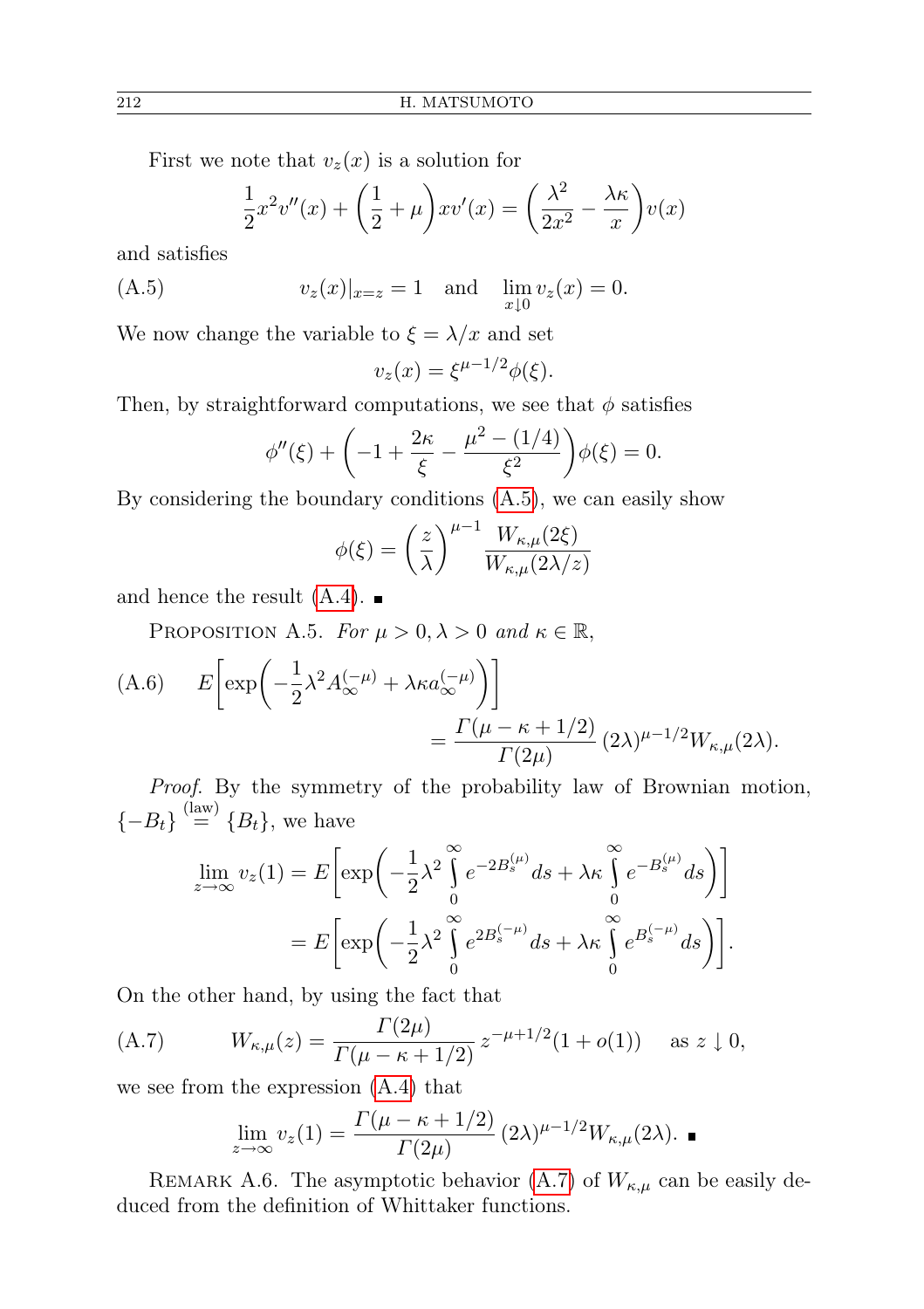Now we are in a position to complete our proof of Theorem [A.3.](#page-17-1) By [\(A.3\)](#page-18-2) and [\(A.6\)](#page-19-2), we have

$$
E\left[\exp\left(-\frac{1}{2}\lambda^2 A_{\infty}^{(-\mu)} + \lambda \kappa a_{\infty}^{(-\mu)}\right)\right]
$$
  
= 
$$
\frac{e^{-\lambda}}{\Gamma(2\mu)} (2\lambda)^{2\mu} \int_{0}^{\infty} e^{-2\lambda t} t^{\mu-\kappa-1/2} (1+t)^{\mu+\kappa-1/2} dt.
$$

Now we change the variable via  $e^{\lambda v} = 1 + t^{-1}$  or  $t = (e^{\lambda v} - 1)^{-1}$ . Then some elementary computations show that this integral is equal to

$$
\frac{\lambda^{2\mu+1}}{2\Gamma(2\mu)}\int_{0}^{\infty}e^{-\lambda\coth(\lambda v/2)}\left(\frac{1}{\sinh(\lambda v/2)}\right)^{2\mu+1}e^{\lambda\kappa v}\,dv.
$$

This completes our proof since

$$
E\left[\exp\left(-\frac{1}{2}\lambda^2 A_{\infty}^{(-\mu)} + \lambda \kappa a_{\infty}^{(-\mu)}\right)\right]
$$
  
= 
$$
\int_{0}^{\infty} E\left[\exp\left(-\frac{1}{2}\lambda^2 A_{\infty}^{(-\mu)}\right) \middle| a_{\infty}^{(-\mu)} = v\right] f_1(v) e^{\lambda \kappa v} dv.
$$

<span id="page-20-0"></span>COROLLARY A.7. Define another perpetual integral  $\widetilde{A}_{\infty}^{(-\mu)}$  by

(A.8) 
$$
\widetilde{A}_{\infty}^{(-\mu)} = \int_{0}^{\infty} \exp(4B_s^{(-\mu)}) ds
$$

and let  $f_2(v)$  be the density of  $A_{\infty}^{(-\mu)}$  or  $(2\gamma_{\mu})^{-1}$ . Then

<span id="page-20-1"></span>(A.9) 
$$
E\left[\exp\left(-\frac{1}{2}\lambda^2 \widetilde{A}_{\infty}^{(-\mu)}\right)\middle| A_{\infty}^{(-\mu)} = v\right] f_2(v)
$$

$$
= \frac{1}{2^{\mu} \Gamma(\mu)} \left(\frac{\lambda}{\sinh(\lambda v)}\right)^{\mu+1} \exp\left(-\frac{\lambda}{2} \coth(\lambda v)\right).
$$

Acknowledgements. The author sincerely thanks the anonymous referee for careful reading of the manuscript and for many comments.

This research was partially supported by Grant-in-Aid for Scientific Research (No. 19204010), Japan Society for the Promotion of Science.

## REFERENCES

[1] L. Alili and J.-C. Gruet, An explanation of a generalized Bougerol's identity in terms of hyperbolic Brownian motion, in: Exponential Functionals and Principal Values Related to Brownian Motion, Bibl. Rev. Mat. Iberoamer., Univ. Autónoma de Madrid, 1997, 15–33.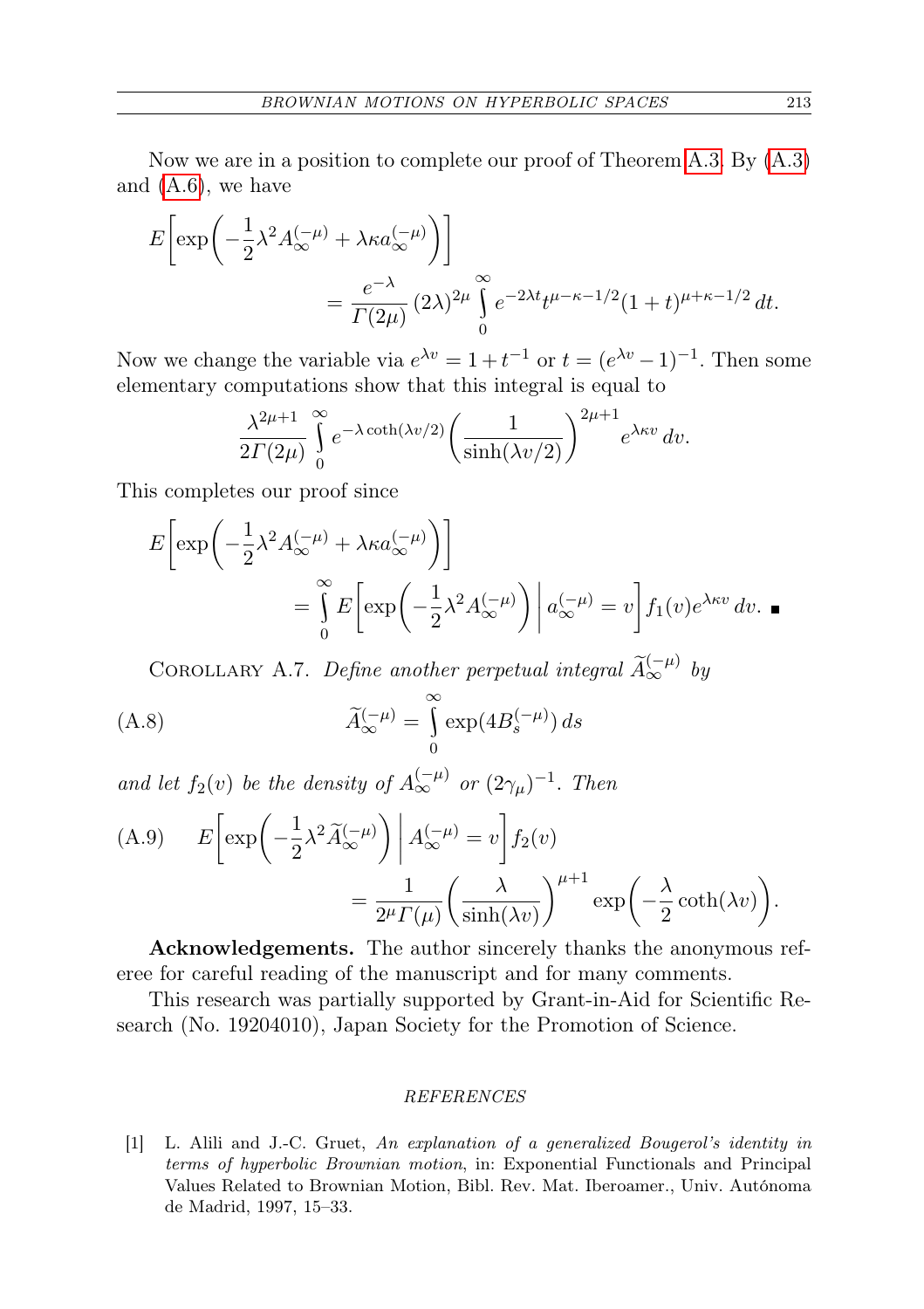<span id="page-21-6"></span>

| [2] L. Alili, H. Matsumoto and T. Shiraishi, On a triplet of exponential Brownian func-     |
|---------------------------------------------------------------------------------------------|
| <i>tionals</i> , in: Séminaire de Probabilités XXXV, Lecture Notes in Math. 1755, Springer, |
| $2001, 396 - 415.$                                                                          |
|                                                                                             |

- <span id="page-21-2"></span>[\[3\]](http://dx.doi.org/10.1007/BF02213570) M. Babillot, A probabilistic approach to heat diffusion on symmetric spaces, J. Theor. Probab. 7 (1994), 599–607.
- <span id="page-21-10"></span>[4] P. Baldi, E. Casadio Tarabusi, A. Figà-Talamanca and M. Yor, Non-symmetric hitting distributions on the hyperbolic half-plane and subordinated perpetuities, Rev. Mat. Iberoamer. 17 (2001), 587–605.
- <span id="page-21-23"></span>[5] F. Baudoin and N. O'Connell, Exponential functionals of Brownian motion and class one Whittaker functions, preprint, arXiv:0809.2506v2 [math. PR].
- <span id="page-21-11"></span>[\[6\]](http://dx.doi.org/10.1007/s11118-007-9050-8) T. Byczkowski and J. Małecki, Poisson kernel and Green function of the ball in real hyperbolic spaces, Potential Anal. 27 (2007), 1–26.
- <span id="page-21-3"></span>[7] E. B. Davies, Heat Kernels and Spectral Theory, Cambridge Univ. Press, 1989.
- <span id="page-21-12"></span>[8] A. Debiard, Comparaison des espaces  $H^p$  géométrique et probabilistes au-dessus de l'espace hermitien hyperbolique, Bull. Sci. Math. 103 (1979), 305–351.
- <span id="page-21-13"></span>[\[9\]](http://dx.doi.org/10.1016/0022-1236(81)90067-7)  $-$ , Espaces H<sup>p</sup> au dessus de l'espace hermitien hyperbolique de  $\mathbb{C}^n$  (n > 1), II, J. Funct. Anal. 40 (1981), 185–265.
- <span id="page-21-21"></span>[10] D. Dufresne, The distribution of a perpetuity, with application to risk theory and pension funding, Scand. Actuarial J. (1990), 39–79.
- <span id="page-21-14"></span>[11] W. M. Goldman, Complex Hyperbolic Geometry, Oxford Univ. Press, 1999.
- <span id="page-21-15"></span>[12] P. Graczyk and T. Żak, Fine structure of the complex hyperbolic Brownian motion and Rudin's question, Probab. Math. Statist. 28 (2008), 345–357.
- <span id="page-21-18"></span>[13] I. S. Gradshteyn and I. M. Ryzhik, Tables of Integrals, Series and Products, 6th ed., A. Jeffrey (ed.), Academic Press, 1980.
- <span id="page-21-5"></span>[14] J.-C. Gruet, Semi-groupe du mouvement Brownien hyperbolique, Stoch. Stoch. Rep. 56 (1996), 53–61.
- <span id="page-21-19"></span>[15] S. Helgason, Geometric Analysis on Symmetric Spaces, Amer. Math. Soc., 1994.
- <span id="page-21-7"></span>[16] N. Ikeda and H. Matsumoto, Brownian motion on the hyperbolic plane and Selberg trace formula, J. Funct. Anal. 162 (1999), 63–110.
- <span id="page-21-4"></span>[17] N. Ikeda and S. Watanabe, Stochastic Differential Equations and Diffusion Processes, 2nd ed., North-Holland/Kodansha, 1989.
- <span id="page-21-0"></span>[18] Y. Kifer, Brownian motion and positive harmonic functions on complete manifolds of non-positive curvature, in: From Local Times to Global Geometry, Control and Physics, D. Elworthy (ed.), Pitman Res. Notes Math. Ser. 150, Longman, 1986, 187–232.
- <span id="page-21-16"></span>[\[19\]](http://dx.doi.org/10.1017/S030500410300687X) I. Kim and J. R. Parker, Geometry of quaternionic hyperbolic manifolds, Math. Proc. Cambridge Philos. Soc. 135 (2003), 291–320.
- <span id="page-21-17"></span>[20] N. N. Lebedev, Special Functions and their Applications, Dover, New York, 1972.
- <span id="page-21-20"></span>[\[21\]](http://dx.doi.org/10.1007/BF02565869) N. Lohoué und T. Rychener, Die Resolvente von ∆ auf symmetrischen Räumen vom nichtkompakten Typ, Comment. Math. Helv. 57 (1982), 445–468.
- <span id="page-21-1"></span>[22] M.-P. Malliavin et P. Malliavin, Factorisations et lois limites de la diffusion horizontale au-dessus d'un espace riemannien symétrique, in: Théorie du potentiel et analyse harmonique, J. Faraut (ed.), Lecture Notes in Math. 404, Springer, 1974, 164–217.
- <span id="page-21-8"></span>[\[23\]](http://dx.doi.org/10.1016/S0007-4497(01)01099-5) H. Matsumoto, Closed form formulae for the heat kernels and the Green functions for the Laplacians on the symmetric spaces of rank one, Bull. Sci. Math. 125 (2001), 553–581.
- <span id="page-21-22"></span>[\[24\]](http://dx.doi.org/10.1214/154957805100000159) H. Matsumoto and M. Yor, Exponential functionals of Brownian motion, I, Probability laws at fixed time, Probab. Surveys 2 (2005), 312–347.
- <span id="page-21-9"></span>[\[25\]](http://dx.doi.org/10.1214/154957805100000168) —, —, Exponential functionals of Brownian motion, II, Some related diffusion processes, ibid. 2 (2005), 348–384.